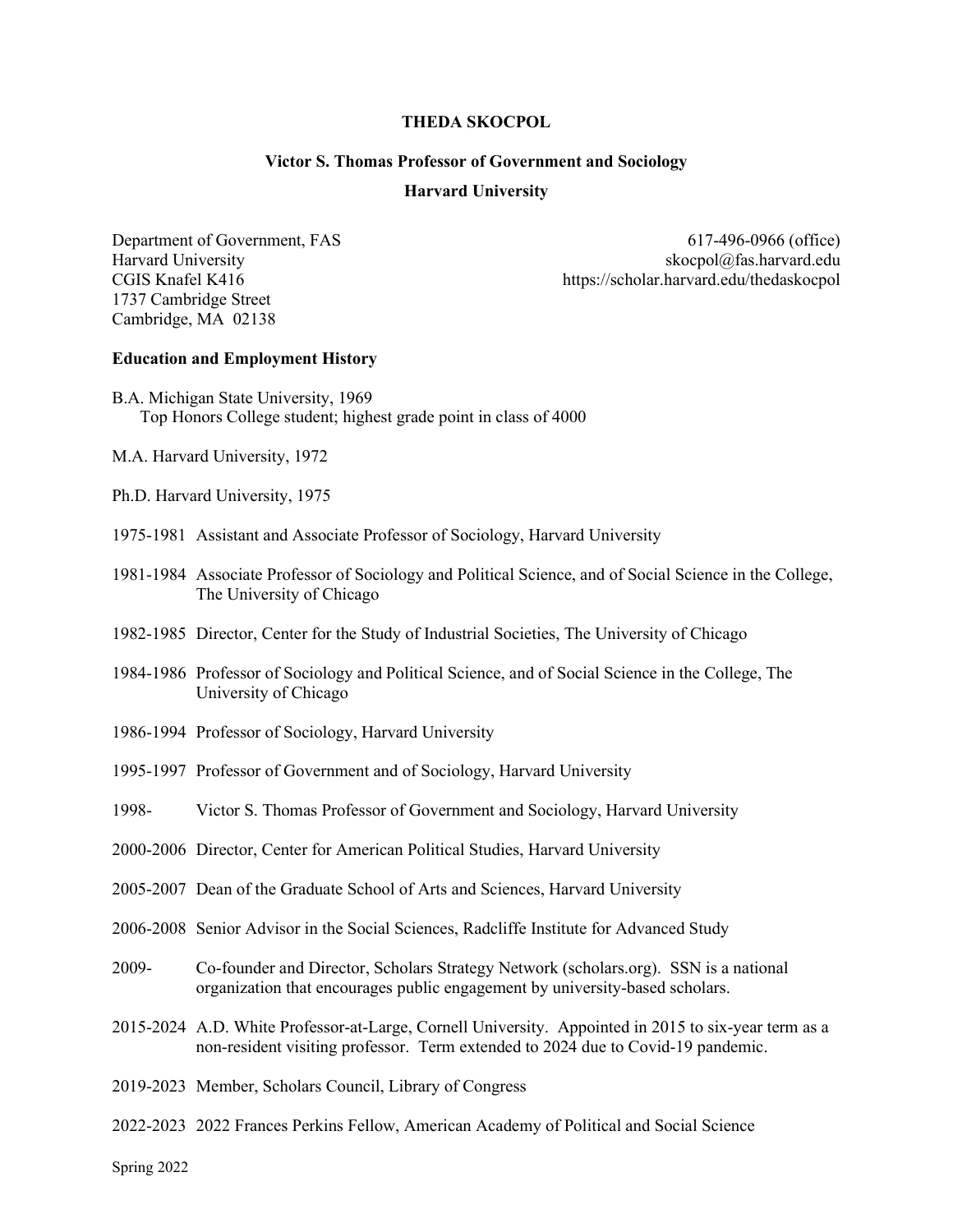### **Major Academic Honors and Awards** (most recent first)

- Honorary Doctorate from Radboud University, Nijmegen, Netherlands, October 2019. Conferred during the Academic Ceremony program of Radboud's 96th Anniversary celebration (aka "Dies Natalis").
- August 31, 2019 -- The Comparative Politics Section of the American Political Science Association launched a new section award and named it the "Theda Skocpol Prize for Emerging Scholars." The prize is to be awarded "to a scholar up to ten years post-PhD whose work has made impactful empirical, theoretical and/or methodological contributions to the study of comparative politics."
- Hannah Kim and Bernard Grofman's April 2019 article in PS: Political Science & Politics, titled, "The Political Science 400: With Citation Counts by Cohort, Gender, and Subfield," reports: - my work has been cited 47,410 times,
	- I am ranked 9th among the "Top 100 Most-Cited Scholars," and
	- I am ranked 2nd among the "Top 40 Most-Cited Women Scholars." From the article: "This update of The Political Science 400 again identifies the 400 most highly cited scholars in the profession who are currently teaching at PhD-granting departments in the United States, with their primary appointment in that department, by tallying the citations to lifetime bodies of work in all journals and books."
- Chappell, Marisa. "'PROTECTING SOLDIERS AND MOTHERS' Twenty-Five Years Later: Theda Skocpol's Legacy And American Welfare State Historiography, 1992–2017." *The Journal of the Gilded Age and Progressive Era* 17(3) (July 2018), 546-73. https://doi.org/10.1017/S1537781418000105.
- From Abstract: "This essay examines Theda Skocpol's landmark 1992 book, Protecting Soldiers and Mothers, and discusses its influence [on] historians of the U.S. welfare state."
- 2018 Distinguished Career in Political Sociology Award (first recipient). Awarded by the Section on Political Sociology of the American Sociological Association during the Annual Meeting of ASA in Philadelphia, PA.
- 2016 Mattei Dogan Foundation Prize. Awarded by the International Political Science Association.

Honorary Degree from Columbia University, May 2015.

- Winner of the 2013 Aaron Wildavsky Enduring Contribution Award for *Protecting Soldiers and Mothers: The Political Origins of Social Policy in the United States* (Harvard University Press, 1995) from the Public Policy Section of the American Political Science Association for "a book with a major impact on the field during the past 20 plus years."
- Excellence in Mentoring Award 2010 from the Public Policy Section of the American Political Science Association.
- Elected to the National Academy of Sciences, March 2008.
- Winner of the 2007 Johan Skytte Prize in Political Science, awarded September 29, 2007 by the Skytte Foundation at Uppsala University in Sweden.
- Winner (along with Marshall Ganz and Ariane Liazos) of the 2007 Oliver Cromwell Cox Award from the American Sociological Association Section on Racial and Ethnic Minorities, honoring *What A Mighty Power We Can Be: African American Fraternal Groups and the Struggle for Racial Equality* for making "a distinguished and significant contribution to the eradication of racism."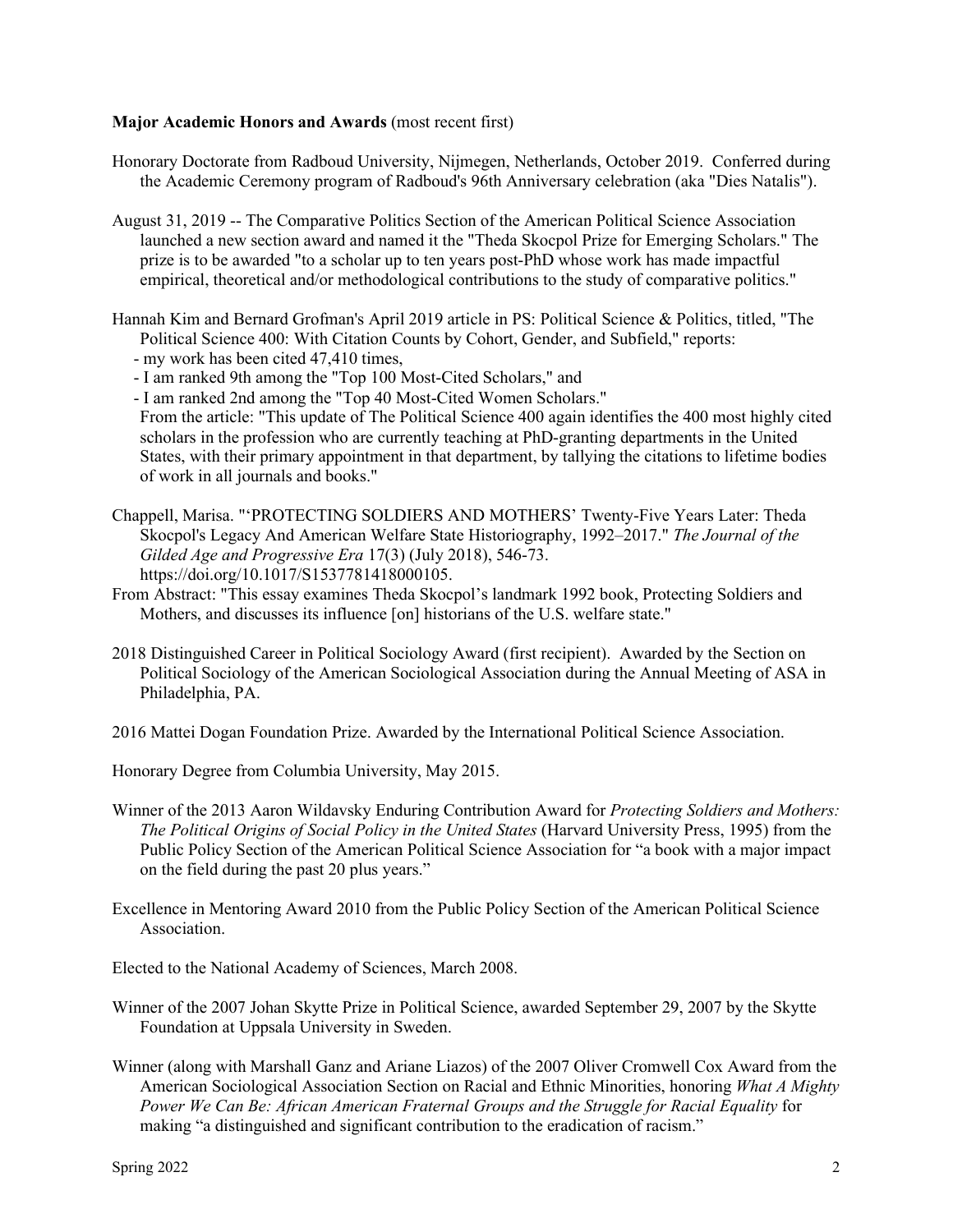Elected to the American Philosophical Society, April 2006.

Winner of the J. David Greenstone Award for the "Best Book on Politics and History," given in 2004 by the Politics and History Section of the American Political Science Association for *Diminished Democracy: From Membership to Management in American Civic Life.*

Honorary Degree from Amherst College, May 2004.

President of the American Political Science Association, 2002-03.

Honorary Degree from Northwestern University, May 2002.

- Ninth "Julian J. Rothbaum Distinguished Lecturer on Representative Government," Carl Albert Center, University of Oklahoma, October 1999.
- Honorary Doctor of Science Degree from Michigan State University, December 1997.

President of the Social Science History Association, 1996.

Recognized as one of 10 "Powerhouses" among 76 "Leading Figures in Political Science" in *A New Handbook of Political Science* (1996); out of 1599 scholars cited,"powerhouses" were the most frequently cited in the discipline as a whole, as well as within and across subdisciplines.

Elected a Fellow of the American Academy of Arts and Sciences, March 1994.

Awarded the 1994 Graduate Society Medal of the Radcliffe Alumnae Association.

- Winner of the 1993 Woodrow Wilson Foundation Award of the American Political Science Association for *Protecting Soldiers and Mothers: The Political Origins of Social Policy in the United States*, for the "best book published in the United States during the prior year on government, politics or international affairs."
- Winner of the 1993 J. David Greenstone Award of the Politics and History Section of the American Political Science Association for *Protecting Soldiers and Mothers.*
- Co-Winner of the 1993 Best Book Award of the Political Sociology Section of the American Sociological Association for *Protecting Soldiers and Mothers.*
- Winner of the 1993 Allan Sharlin Memorial Award of the Social Science History Association for *Protecting Soldiers and Mothers.*
- Winner of the 1993 Ralph Waldo Emerson Award of Phi Beta Kappa for *Protecting Soldiers and Mothers.*

Elected an Honorary Member of the Radcliffe Chapter of Phi Beta Kappa, Spring 1991.

John Simon Guggenheim Fellowship, January-June, 1990.

Winner of the 1986 Theory Prize, awarded by the Theory Section of the American Sociological Association for "Why Not Equal Protection?" *American Sociological Review,* December 1984*.*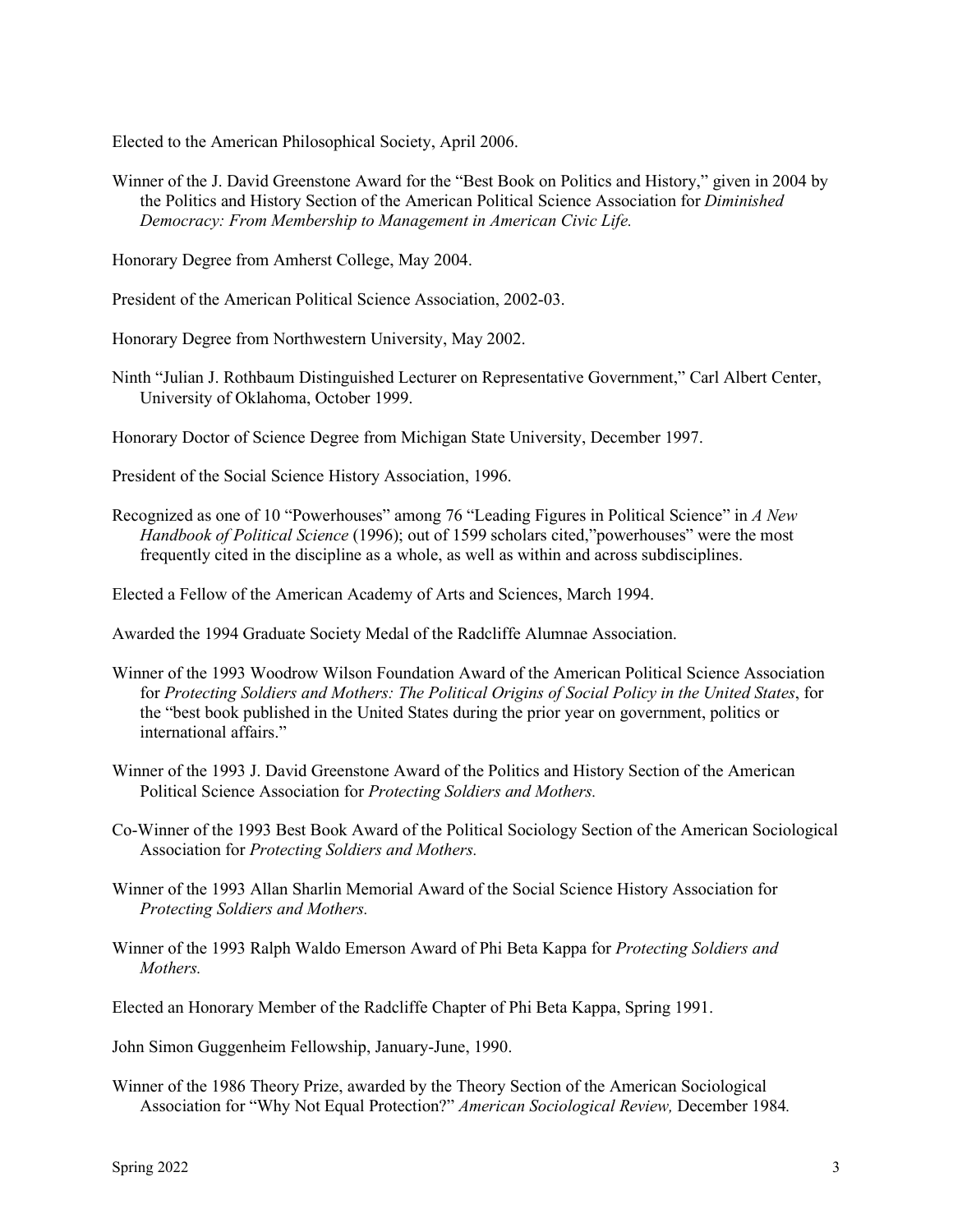- Winner of the 1980 American Sociological Association Award for a Distinguished Contribution to Scholarship for *States and Social Revolutions: A Comparative Analysis of France, Russia, and China.*
- Winner of the 1979 C. Wright Mills Award of the Society for the Study of Social Problems for *States and Social Revolutions.*

#### **Professional Positions since 1990 (**current first)

- Advisor for "Making Black America: Through the Grapevine," a four-part documentary series from executive producer, host and writer Professor Henry Louis Gates, Jr., premiering in fall 2022 on PBS TV.
- Member, Advisory Board, Obama Presidency Oral History Project, based at Columbia University. 2019- 2024.
- Member, Board of Directors, American Academy of Political and Social Science, 2015-2018
- Member, Title IX Appellate Panel, Office for Sexual and Gender-Based Dispute Resolution, Harvard University, 2015-2017
- Scientific Council, International Panel on Social Progress, 2015-present
- Member, Research Advisory Board, Washington Center for Equitable Growth, Washington, DC, 2013 present
- Editorial Board, *Journal of Health Politics, Policy and Law*
- Member, Board of Incorporators, *Harvard Magazine*
- Founder and Director, Scholars Strategy Network (launched June 2009), 2009-present
- Editorial Board of *Studies in American Political Development*, 2011?-2018
- Editorial Advisory Committee, *Democracy: A Journal of Ideas*, 2006-present
- Member, Executive Committee, Center for American Political Studies, Harvard University, 2006-present
- Member, Governing Board, Multidisciplinary Program in Inequality and Social Policy, Malcolm Wiener Center for Social Policy, Kennedy School of Government, Harvard University, 1998-present

Faculty Associate, Minda de Gunzburg Center for European Studies, Harvard University

- Founder and Co-Editor, "Princeton Studies in American Politics: Historical, Comparative, and International Perspectives," a series launched in 1993 of more than 60 books at Princeton University Press, 1993-present
- Member, Board of Directors of the Association of American Colleges and Universities, 2011-2015
- Member, Administrative Committee, Charles Warren Center for Studies in American History, Harvard University, 2000-2015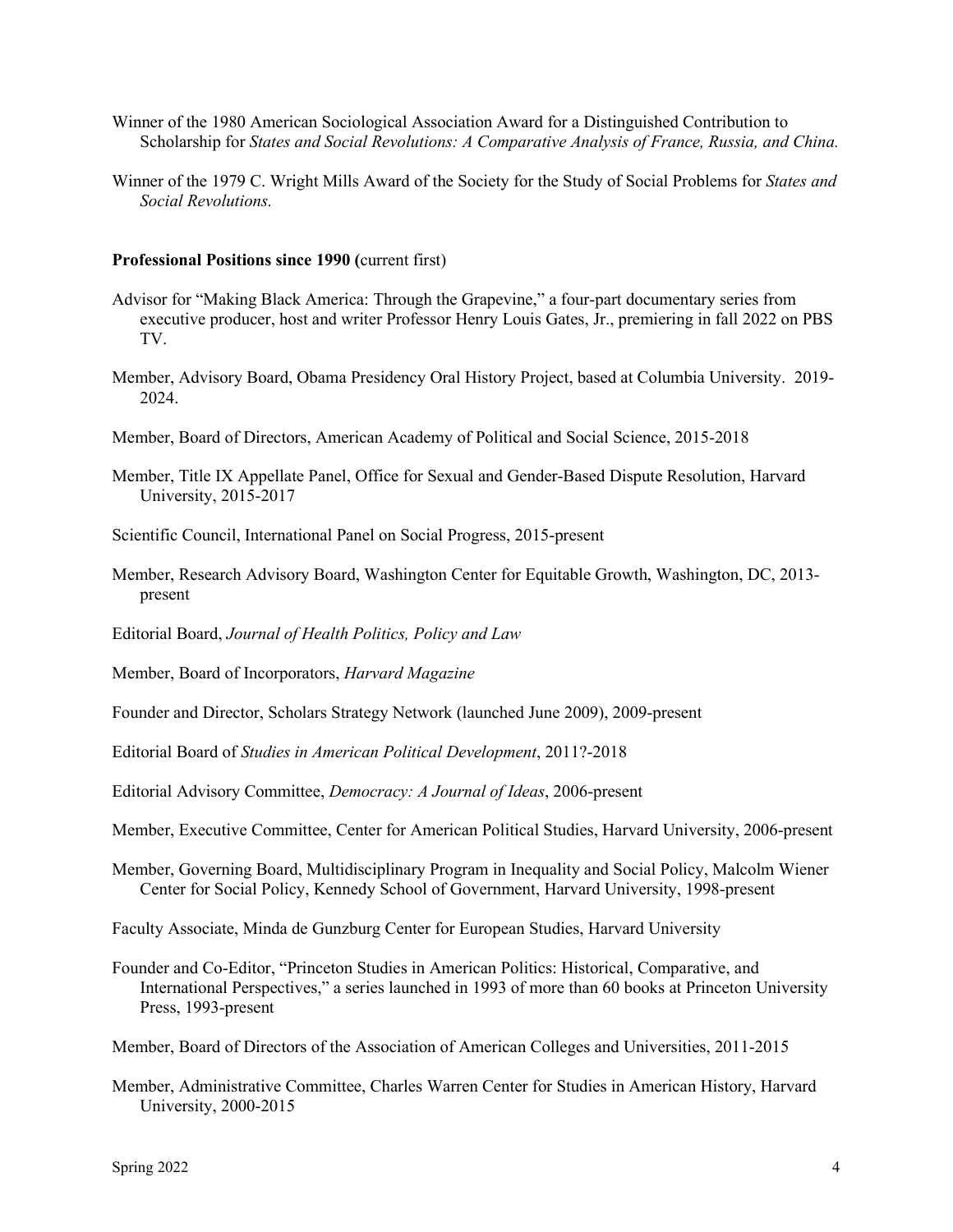- Member, Committee on Review of Army Research Laboratory (ARL) Programs for Historically Black Colleges and Universities and Minority Institutions (HBCUs/MIs), Laboratory Assessments Board, Division on Engineering and Physical Sciences, National Research Council, The National Academies, 2013-2014
- Academic Committee of the Martin Buber Society of Fellows, Hebrew University, Jerusalem, Israel, 2012-2014

Editorial Board of *Politics & Gender*, 2004-2014

Editorial Board of the *Journal of Policy History*, 2000-2014

Member, Executive Committee, Weatherhead Center for International Affairs, 2008-2011

Senior Advisor in the Social Sciences, Radcliffe Institute for Advanced Study, 2006-2008

Dean of the Graduate School of Arts and Sciences, Harvard University, 2005-2007

Member, Harvard Law School Visiting Committee, 2004-2006

Director, Center for American Political Studies, Harvard University, 2000-2006

Editorial Board of the *American Political Science Review*, 1995-2001

Visiting Distinguished Professor, Amsterdam School for Social Science Research, Netherlands, May 22- June 2, 1997

Chair, Hubert Humphrey Award Committee, American Political Science Association, 1995

Newman Visiting Professor of American Civilization, Cornell University, Spring 1995

Council Member, American Political Science Association, 1994-96

Founder and Co-Chair, Committee on States and Social Structures, Social Science Research Council, 1985-94

President, Politics and History Section, American Political Science Association, 1991-92

### **Publications: Books**

*States and Social Revolutions: A Comparative Analysis of France, Russia, and China*. New York and Cambridge: Cambridge University Press, 1979. Adobe eBook Reader edition, 2013. Canto Classics edition, 2015.

Winner of two major scholarly awards (listed above).

Cited as among the most influential books in both Political Science (*New Handbook of Political Science*, 1996, p. 32) and Sociology (*Contemporary Sociology*, May 1996).

Italian edition by Il Mulino, 1981.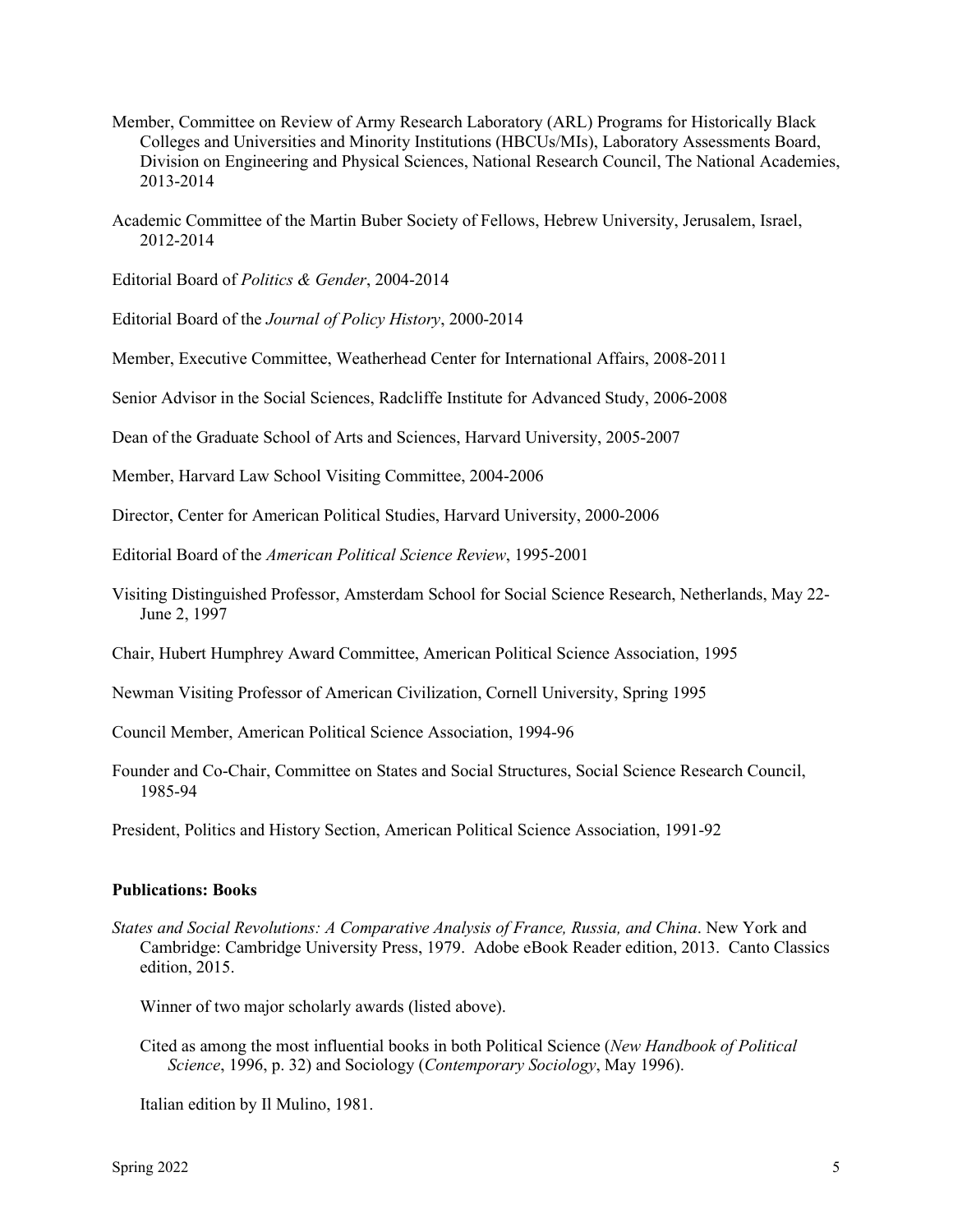Korean edition (pirated translation), 1980.

French edition by Fayard, 1985.

Spanish edition by Fondo de Cultura Economica, Mexico, 1985.

Portuguese edition by Presenca, 1985.

Greek edition by Katarti Editions, 2003.

Turkish edition, 2004.

Chinese edition, Shanghai People's Publishing House, 2005.

*Protecting Soldiers and Mothers: The Political Origins of Social Policy in the United States*, Cambridge, MA: The Belknap Press of Harvard University Press, 1992.

Winner of six major scholarly awards (listed above).

Spanish edition by the Ministry of Labor and Social Security, 1996.

*Social Revolutions in the Modern World*. Cambridge and New York: Cambridge University Press, 1994.

Japanese edition by Iwanami, 1997.

- *Social Policy in the United States: Future Possibilities in Historical Perspective*. Princeton, NJ: Princeton University Press, 1995.
- *State and Party in America's New Deal*, with Kenneth Finegold. Madison, WI: University of Wisconsin Press, 1995.
- *Boomerang: Clinton's Health Security Effort and the Turn Against Government in U.S. Politics. New York: W.W. Norton, 1996.* 
	- *Boomerang: Health Reform and the Turn Against Government*. Paperback edition with new Afterword. New York: W.W. Norton, 1997.
- *The Missing Middle: Working Families and the Future of American Social Policy*. A Century Foundation Book. New York: W. W. Norton, 2000.
- *Diminished Democracy: From Membership to Management in American Civic Life*. Rothbaum Series. Norman, OK: University of Oklahoma Press, 2003.
- *What a Mighty Power We Can Be: African American Fraternal Groups and the Struggle for Racial Equality* (with Ariane Liazos and Marshall Ganz). Princeton, NJ: Princeton University Press, 2006.
- *Health Care Reform and American Politics: What Everyone Needs to Know*, with Lawrence Jacobs. New York: Oxford University Press, 2010.
	- *Health Care Reform and American Politics: What Everyone Needs to Know*, with Lawrence Jacobs. Revised and updated edition. New York: Oxford University Press, 2012.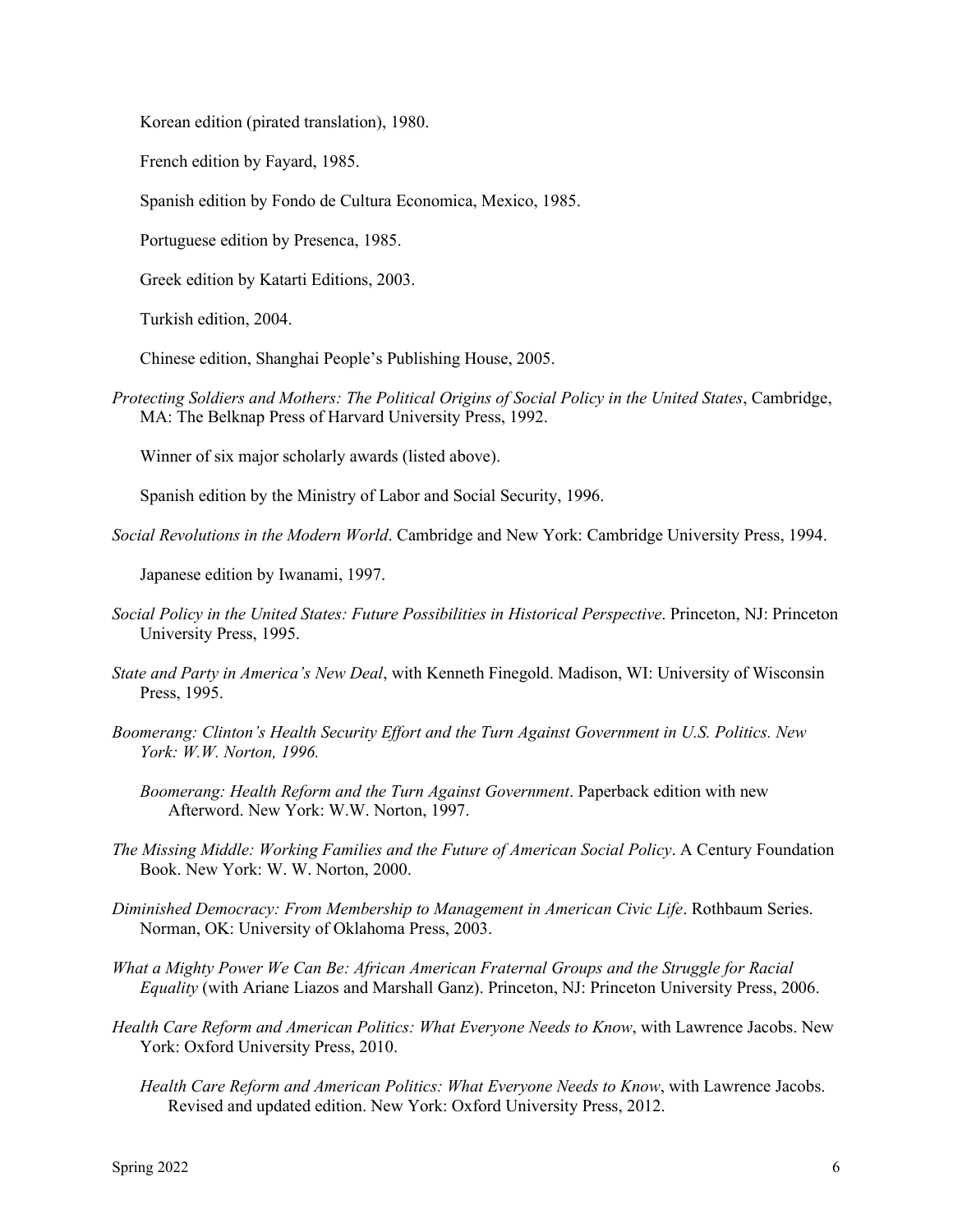- *Health Care Reform and American Politics: What Everyone Needs to Know*, with Lawrence Jacobs.  $3<sup>rd</sup>$  Edition. New York: Oxford University Press, 2016. Updated to cover the 2015 King v. Burwell Decision.
- *Obama and America's Political Future*. With commentaries by Larry M. Bartels, Mickey Edwards, and Suzanne Mettler. Cambridge, MA: Harvard University Press, 2012.
- *The Tea Party and the Remaking of Republican Conservatism*, with Vanessa Williamson. New York: Oxford University Press, 2012. Paperback, 2013. Revised with new Afterword, 2016.

Cited in "The Ten Best Political Books of 2012," *The New Yorker*, December 14, 2012.

*Rust Belt Union Blues: The Evolution of U.S. Working-Class Identities and Political Loyalties* (with Eleanor A. Newman). Forthcoming from Columbia University Press.

## **Publications: Edited Books**

*Vision and Method in Historical Sociology.* New York and Cambridge: Cambridge University Press, 1984.

Japanese edition by Bokutakusha, 1995.

Turkish edition by Tarih Vakfi Yayinlari, 1999.

- *Bringing the State Back In*, co-edited with Peter Evans and Dietrich Rueschemeyer. New York and Cambridge: Cambridge University Press, 1985. Inaugural volume of the SSRC Committee on States and Social Structures.
- *The Politics of Social Policy in the United States,* co-edited with Margaret Weir and Ann Shola Orloff. Princeton, NJ: Princeton University Press, 1988.
- *American Society and Politics: Institutional, Historical, and Theoretical Perspectives*, co-edited with John L. Campbell. New York: McGraw-Hill, 1994.
- *States, Social Knowledge, and the Origins of Modern Social Policies*, co-edited with Dietrich Rueschemeyer. New York and Princeton, NJ: Russell Sage Foundation and Princeton University Press, 1996. Reissued as Princeton Legacy Library Edition, 2017.
- *The New Majority: Toward a Popular Progressive Politics*, co-edited with Stanley B. Greenberg. New Haven, CT: Yale University Press, 1997.
- *Democracy, Revolution, and History*. Ithaca, NY: Cornell University Press, 1998. [Festschrift for Barrington Moore, Jr.]
- *Civic Engagement in American Democracy*, co-edited with Morris P. Fiorina. Washington DC: Brookings Institution Press and Russell Sage Foundation, 1999.
- *Inequality and American Democracy: What We Know and What We Need to Learn*, co-edited with Lawrence R. Jacobs. New York: Russell Sage Foundation, 2005.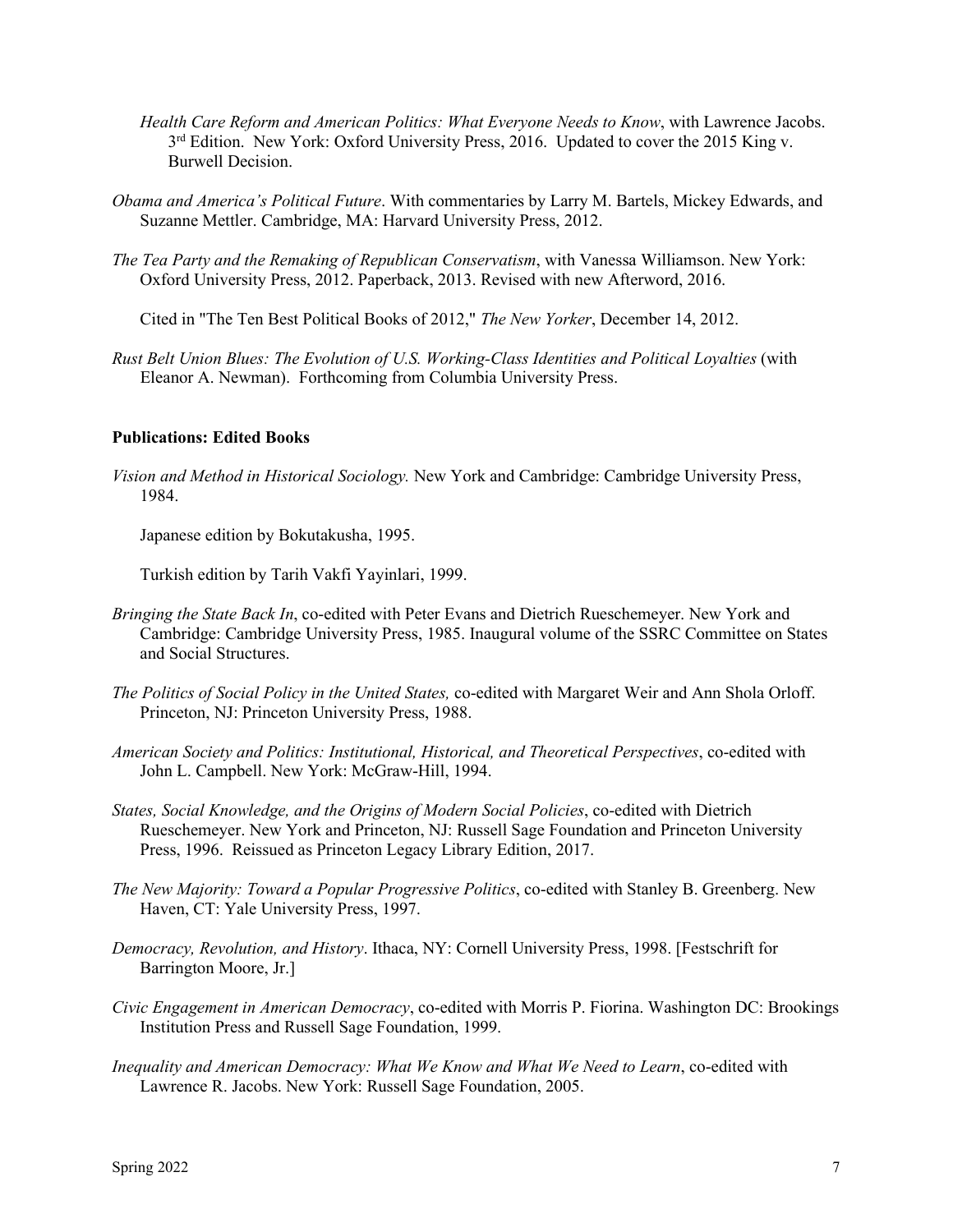- *The Transformation of American Politics: Activist Government and the Rise of Conservatism*, co-edited with Paul Pierson. Princeton, NJ: Princeton University Press, 2007.
- *Reaching for a New Deal: Ambitious Governance, Economic Meltdown, and Polarized Politics in Obama's First Two Years*, co-edited with Lawrence Jacobs. New York: Russell Sage Foundation, 2011.
- *Upending American Politics: Polarizing Parties, Ideological Elites, and Citizen Activists from the Tea Party to the Anti-Trump Resistance*, co-edited with Caroline Tervo. New York: Oxford University Press, 2020.

# **Publications: Monograph and Report**

- *Lessons from History: Building a Movement for America's Children*. Washington, DC and Santa Monica, CA: The Children's Partnership, 1997.
- *American Democracy in an Age of Rising Inequality*, co-authored with other members of the Task Force on Inequality and American Democracy. Washington D.C.: American Political Science Association, 2004.
- *Naming the Problem: What It Will Take to Counter Extremism and Engage Americans in the Fight against Global Warming*. Report commissioned by the Rockefeller Family Fund and published online at www.scholarsstrategynetwork.org in January 2013.
- *Review of Army Research Laboratory Programs for Historically Black Colleges and Universities and Minority Institutions*. Co-authored with members of the Committee on Review of Army Research Laboratory Programs for Historically Black Colleges and Universities and Minority Institutions, Laboratory Assessments Board, Division on Engineering and Physical Sciences, National Research Council. Washington, DC: The National Academies Press, 2014. Online at http://www.nap.edu/catalog/18963/review-ofarmy-research-laboratory-programs-for-historicallyblack-colleges-and-universities-and-minority-institutions.
- *Making sense of the past and future politics of global warming in the United States.* Lecture delivered on 19 February 2014 (written version August 2014). Max Weber Programme Lecture Series/Report no.: EUI MWP LS; 2014/04. URL: http://hdl.handle.net/1814/33212.
- *Why Congressional Budget Office Reports are the Best Evidence of Congressional Intent About Health Subsidies*. SSN Key Findings brief published January 2015 at http://www.scholarsstrategynetwork.org/brief/why-congressional-budget-office-reports-are-bestevidence-congressional-intent-about-health by Scholars Strategy Network, Cambridge, MA. This was based on extensive original research, and it was cited in the Supreme Court filings in King v. Burwell (argued in March 2015) asking for insurance subsidies under the Affordable Care Act of 2010 to be upheld. Also widely cited in the public media.

### **Publications: Scholarly Articles and Chapters since 1990** (most recent first)

"Institutional Capacities, Partisan Divisions, and Federal Tensions in U.S. Responses to the COVID-19 Pandemic" (with Sarah James and Caroline Tervo). Forthcoming in *RSF: The Russell Sage Foundation Journal of the Social Sciences* Special Issue on "The Social and Political Impact of COVID-19 in the United States," expected fall 2022.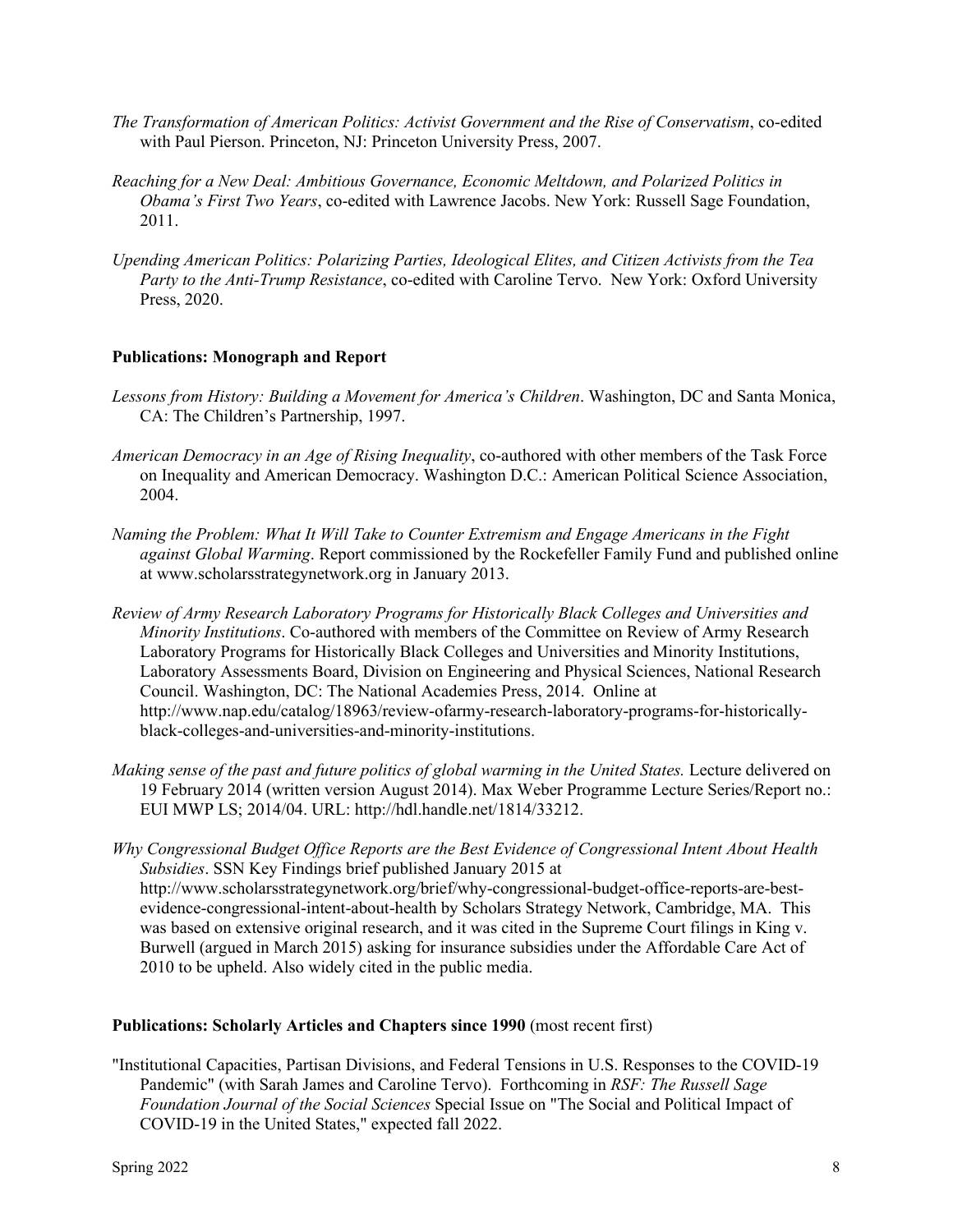- "Social Justice Campaigns and Democratic Party Gains: How Georgia's Partisan Reformers Overtook North Carolina's Moral Advocates" (with Caroline Tervo and Kirsten Walters). Forthcoming from *Studies in American Political Development*.
- "Citizen Organizing and Partisan Polarization from the Tea Party to the Anti-Trump Resistance" (with Caroline Tervo and Kirsten Walters) in *Democratic Resilience: Can the United States Withstand Rising Polarization?*, edited by Robert C. Lieberman; Suzanne Mettler, and Kenneth M. Roberts, 369-400. Cambridge, UK: Cambridge University Press, 2021.
- "Introduction: Understanding Current Transformations in American Politics" (with Caroline Tervo). In *Upending American Politics*, edited by Theda Skocpol and Caroline Tervo, xvii-xxvii. New York, Oxford University Press, 2020.
- "The Elite and Popular Roots of Contemporary Republican Extremism." In *Upending American Politics*, edited by Theda Skocpol and Caroline Tervo, 3-27. New York, Oxford University Press, 2020.
- "The Overlooked Organizational Basis of Trump's 2016 Victory" (with Michael Zoorob). In *Upending American Politics*, edited by Theda Skocpol and Caroline Tervo, 79-100. New York, Oxford University Press, 2020.
- "Trump's Trump: Lou Barletta and the Limits of Anti-Immigrant Politics in Pennsylvania" (with Elizabeth Thom). In *Upending American Politics*, edited by Theda Skocpol and Caroline Tervo, 127- 147. New York, Oxford University Press, 2020.
- "Saving America Once Again -- from the Tea Party to the anti-Trump Resistance" (with Leah E. Gose and Vanessa Williamson). In *Upending American Politics*, edited by Theda Skocpol and Caroline Tervo, 191-211. New York, Oxford University Press, 2020.
- "Citizen Activism and the Democratic Party" (with Lara Putnam and Caroline Tervo). In *Upending American Politics*, edited by Theda Skocpol and Caroline Tervo, 283-316. New York, Oxford University Press, 2020.
- "Conclusion: America at a Crossroads" (with Caroline Tervo). In *Upending American Politics*, edited by Theda Skocpol and Caroline Tervo, 317-329. New York, Oxford University Press, 2020.
- "Resist, Persist, and Transform: The Emergence and Impact of Grassroots Resistance Groups Opposing the Trump Presidency" (with Leah E. Gose). *Mobilization: An International Quarterly* 24(3) (September 2019): 293-317.
- "Making Sense of Citizen Mobilizations against the Trump Presidency." *Perspectives on Politics* 17(2) (June 2019): 480-484. doi:10.1017/S153759271900104X
- "When Political Mega-Donors Join Forces: How the Koch Network and the Democracy Alliance Influence Organized U.S. Politics on the Right and Left" (with Alexander Hertel-Fernandez and Jason Sclar). *Studies in American Political Development* 32(2) (October 2018): 127-165.
- "The Koch Network and Republican Party Extremism" (with Alexander Hertel-Fernandez). *Perspectives on Politics* 14(3) (September 2016): 681-699.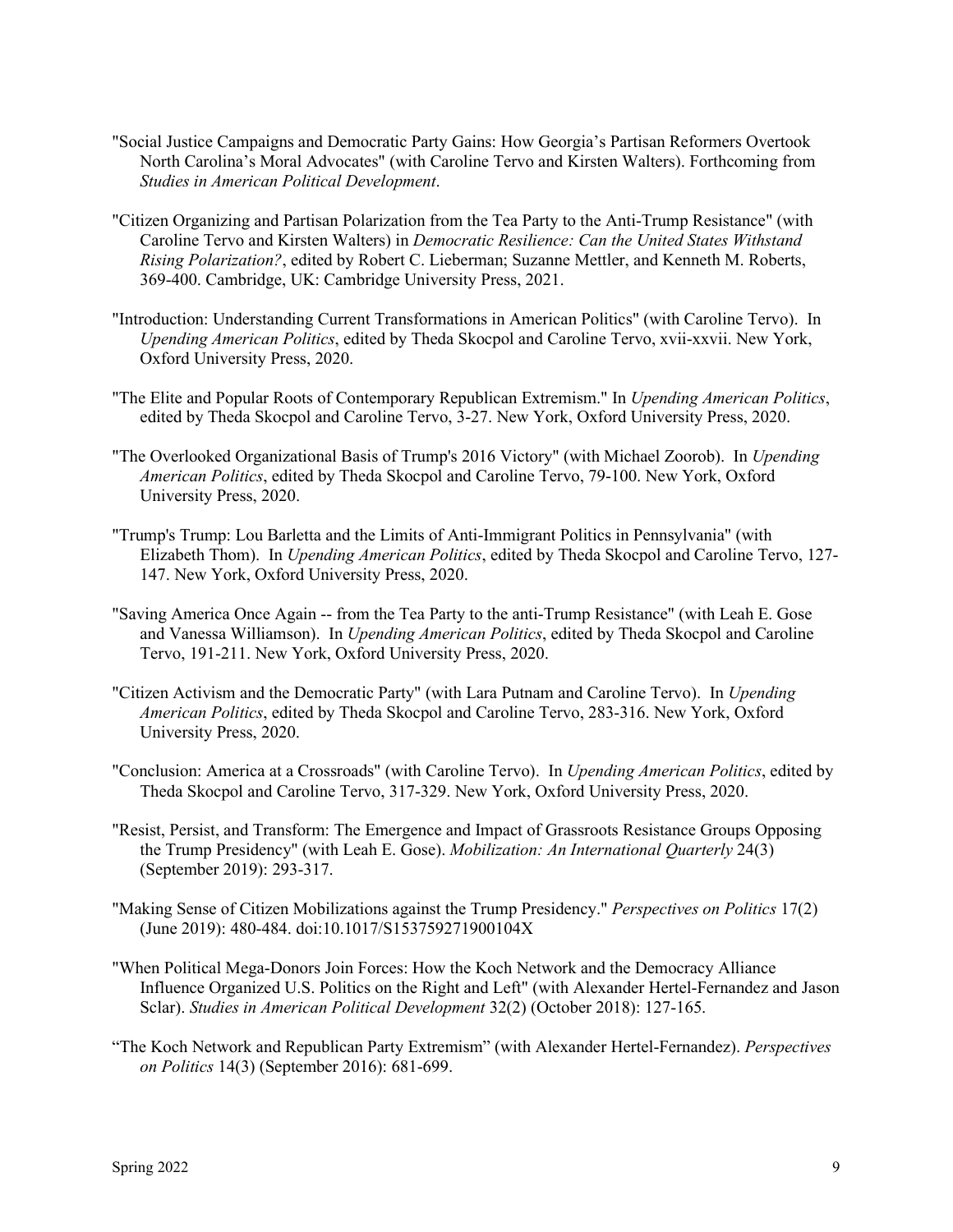- "Introduction." For "Politics Symposium: Why Political Scientists Should Study Organized Philanthropy." Introduces contributions from six authors to symposium. *PS: Political Science & Politics* 49(3) (July 2016): 433-436.
- "Business Associations, Conservative Networks, and the Ongoing Republican War Over Medicaid Expansion" (with Alexander Hertel-Fernandez and Daniel Lynch). *Journal of Health Politics, Policy and Law* 41(2) (April 2016): 239-286.
- "Congress Makes Tax Policy: Democrats and Republicans at Two Critical Junctures" (with Alexander Hertel-Fernandez), Chapter 6 in *Congress and Policy Making in the 21st Century*, edited by Jeffery A. Jenkins and Eric M. Patashnik. New York, Cambridge UK: Cambridge University Press, 2016.
- "Analyzing American Political Development As It Happens," in *Oxford Handbook of American Political Development*, edited by Richard Valelly, Suzanne Mettler, and Robert Lieberman. For the Oxford Handbooks Online series. New York: Oxford University Press, 2016.
- "Asymmetric Interest Group Mobilization and Party Coalitions in U.S. Tax Politics" (with Alexander Hertel-Fernandez). *Studies in American Political Development* 29(2) (2015): 235-249.
- "The Tea Party" (with Vanessa Williamson), in *Oxford Bibliographies Online*, www.oxfordbibliographies.com. New York: Oxford University Press, last modified June 29, 2015.
- "How the Scholars Strategy Network Helps Academics Gain Public Influence." *Perspectives on Politics*  12(3) (September 2014), pp. 695-703.
- "Progressive Federalism and the Contested Implementation of Obama's Health Reform" (with Lawrence R. Jacobs), chapter 7 in *The Politics of Major Policy Reform in Postwar America*, edited by Jeffery A. Jenkins and Sidney M. Milkis. New York: Cambridge University Press, 2014.
- "Civil Society in the United States," chapter 9 in *The Oxford Handbook of Civil Society*, edited by Michael Edwards. New York: Oxford University Press, 2011 (paperback, 2013).
- "Accomplished and Embattled: Understanding Obama's Presidency." *Political Science Quarterly* 127(1) (Spring 2012): 1-24.
- "Flashpoint in Health-Care Reform," review of *Fighting for Our Health*, by Richard Kirsch, and *Remedy and Reaction*, by Paul Starr. *Dissent* 59(2) Spring 2012: 95-101.
- "Reaching for a New Deal: Ambitious Governance, Economic Meltdown, and Polarized Politics" (with Lawrence R. Jacobs), pp. 1-50 in *Reaching for a New Deal: Ambitious Governance, Economic Meltdown, and Polarized Politics in Obama's First Two Years*, edited by Lawrence R. Jacobs and Theda Skocpol. New York: Russell Sage Foundation, 2011.
- "Hard-Fought Legacy: Obama, Congressional Democrats, and the Struggle for Comprehensive Health Care Reform" (with Lawrence R. Jacobs), pp. 53-104 in *Reaching for a New Deal: Ambitious Governance, Economic Meltdown, and Polarized Politics in Obama's First Two Years*, edited by Lawrence R. Jacobs and Theda Skocpol. New York: Russell Sage Foundation, 2011.
- "Civil Society in the United States,"chapter 9 (pp.109-21) in *The Oxford Handbook of Civil Society*, edited by Michael Edwards. New York: Oxford University Press, 2011.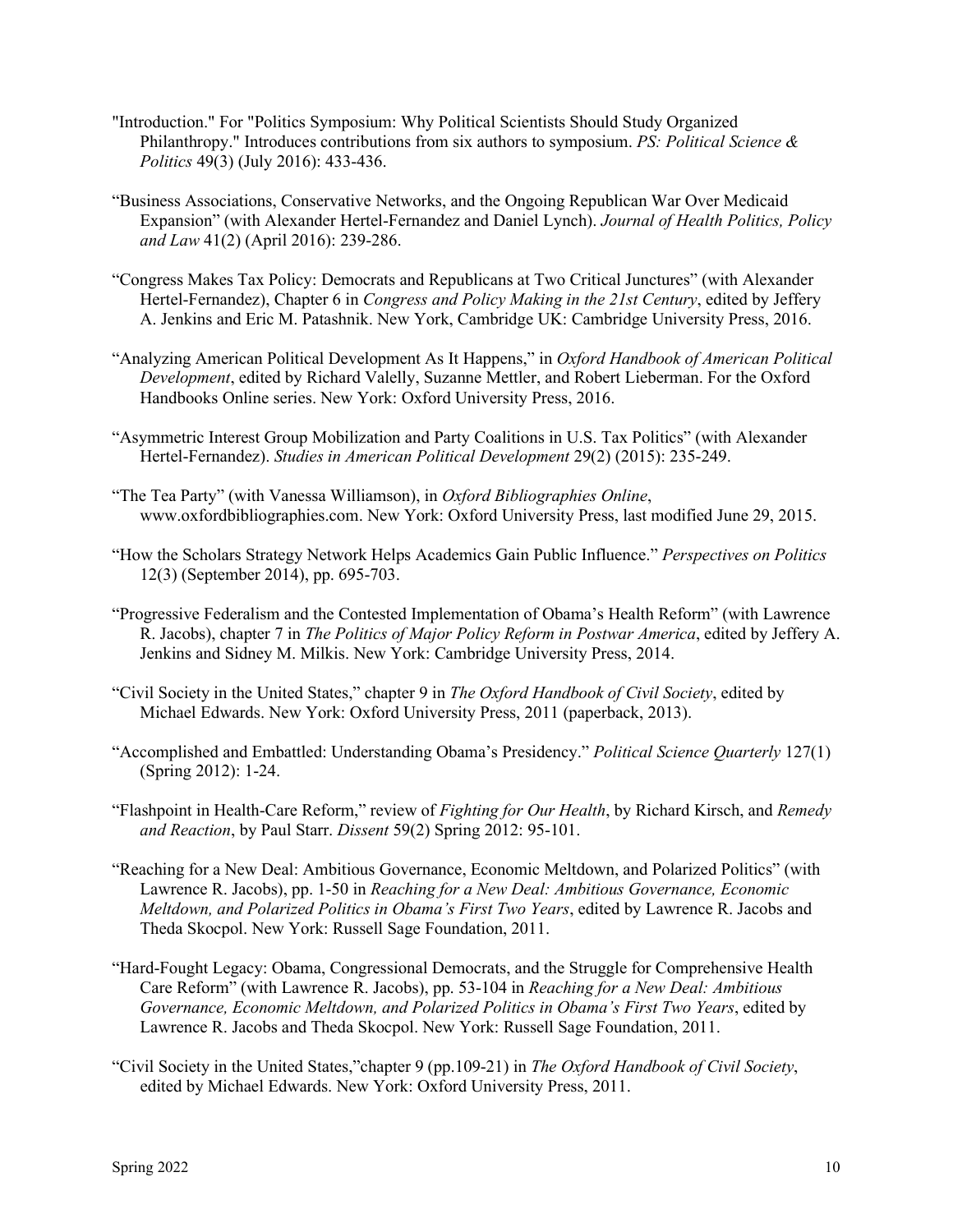- "Fraternalism and Leadership," Foreword essay to *Black Greek-Letter Organizations: New Directions in the Study of African American Fraternities and Sororities*, edited by Matthew W. Hughey and Gregory S. Parks. Oxford: University Press of Mississippi, 2011.
- "The Tea Party and the Remaking of Republican Conservatism," with Vanessa Williamson and John Coggin. *Perspectives on Politics* vol. 9, no. 1 (Mar 2011), p. 25.
- "Obama and the Transformation of U.S. Public Policy: The Struggle to Reform Health Care" (with Vanessa Williamson), *Arizona State Law Journal* 42(4) (Winter 2010-2011):1203-1205.
- "The Political Challenges That May Undermine Health Reform," *Health Affairs* 29 (7) (July 2010): 1288- 92.
- "Bringing the State Back In: Retrospect and Prospect," *Scandinavian Political Studies* 31(2) (2008): 109- 24.
- "Restoring the Tradition of Rigor and Relevance to Political Science" (with Lawrence R. Jacobs), *PS: Political Science and Politics* 39 (1) (January 2006): 27-31.
- "Disconnection and Reorganization: The Transformation of Civic Life in Late 20<sup>th</sup> Century America," (with Rachael Cobb and Casey Klofstad), *Studies in American Political Development* 19 (Fall 2005): 137-56.
- "Cross Pressures: The Contemporary Politics of Health Reform" (with Patricia S. Keenan). In *Policy Challenges in Modern Health Care*, edited by David Mechanic et al. New Jersey: Rutgers University Press, 2005.
- "Civic Transformation and Inequality in the Contemporary United States," pp. 731-69 in *Social Inequality*, edited by Kathryn Neckerman. New York: Russell Sage Foundation, 2004.
- "Organization Despite Adversity: The Origins and Development of African American Fraternal Organizations" (with Jennifer Lynn Oser). *Social Science History* 28 (3) (Fall 2004): 367-437. Part of a special issue of three articles put together by one of my research teams, reporting a major new research project on African American associations and the roots of the Civil Rights movement.
- "Voice and Inequality: The Transformation of American Civic Democracy." *Perspectives on Politics* 2 (1) (March 2004): 3-20.
- "Doubly Engaged Social Science: The Promise of Comparative Historical Analysis," pp. 407-28 in *Comparative Historical Analysis in the Social Sciences*, edited by James Mahoney and Dietrich Rueschemeyer. Cambridge and New York: Cambridge University Press, 2003.
- "Will September 11 Revitalize Civic Democracy?" pp. 20-32 in *United We Serve: National Service and the Future of Citizenship*, edited by E. J. Dionne, Kayla Meltzer, and Robert E. Litan. Washington, D.C.: Brookings Institution Press, 2003.
- "Social Provision and Civic Community: Beyond Fragmentation," pp. 187-205 in *The Fractious Nation? Unity and Division in Contemporary American Life*, edited by Jonathan Rieder. Berkeley and Los Angeles: University of California Press. 2003.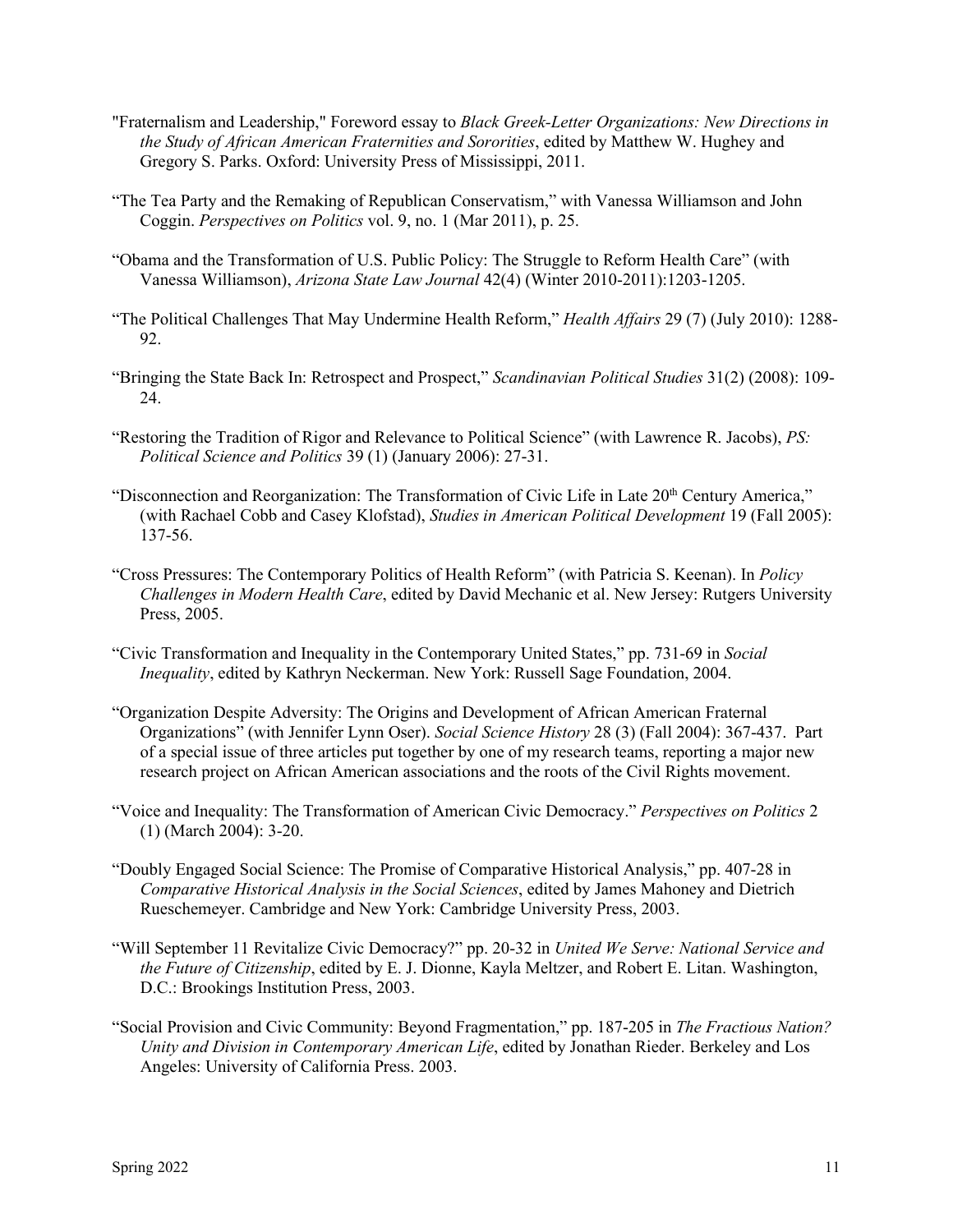- "Historical Institutionalism in Contemporary Political Science" (with Paul Pierson), pp. 693-721 in *Political Science: State of the Discipline*, edited by Ira Katznelson and Helen V. Milner. New York: W.W. Norton, 2002.
- "United States: From Membership to Advocacy," pp. 103-36 in *Democracies in Flux: The Evolution of Social Capital in Contemporary Society*, edited by Robert D. Putnam. New York: Oxford University Press, 2002.
- "What It Will Take to Build a Family-Friendly America," pp. 219-33 in *Taking Parenting Public: The Case for a New Social Movement*, edited by Sylvia Ann Hewlett, Nancy Rankin, and Cornel West. Lanham, MD: Rowman & Littlefield, 2002.
- "Will 9/11 and the War on Terror Revitalize American Civic Democracy?" *PS: Political Science & Politics* 35 (3) (September 2002): 537-40.
- "Patriotic Partnerships: Why Great Wars Nourished American Civic Voluntarism" (with Ziad Munson, Andrew Karch, and Bayliss Camp), pp. 134-80 in *Shaped by War and Trade: International Influences on American Political Development*, edited by Ira Katznelson and Martin Shefter. Princeton, NJ: Princeton University Press, 2002.
- "Speaking for Families and Children in a Changing Civic America," in *Who Speaks for America's Children: The Role of Child Advocates in Public Policy*, edited by Carol J. De Vita and Rachel Mosher-Williams. Washington, D.C.: Urban Institute Press, 2001.
- "The Rush to Organize: Explaining Associational Formation in the United States, 1860s-1920s" (with Jocelyn Elise Crowley). *American Journal of Political Science* 45(4) (October 2001): 813-29.
- "Theory Tackles History," *Social Science History* 24(4) (Winter 2000): 666-70. Contribution to a symposium on *Analytic Narratives* by Robert Bates et.al.
- "Religion, Civil Society, and Social Provision in the U.S.," pp. 21-50 in *Who Will Provide? The Changing Role of Religion in American Social Welfare,* edited by Mary Jo Bane, Brent Coffin, and Ronald Thiemann (Boulder, CO: Westview Press, 2000).
- "A Nation of Organizers: The Institutional Origins of Civic Voluntarism in the United States" (with Marshall Ganz and Ziad Munson). *American Political Science Review* 94(3) (September 2000): 527- 46.
- "Why I am a Historical Social Scientist," *Extensions: Journal of the Carl Albert Congressional Research and Studies Center* (Fall 1999): 16-19. Rejoinder in special issue on "The World According to Theda Skocpol," a symposium of essays on my scholarship.
- "From Beginning to End: Has Twentieth-Century U.S. Social Policy Come Full Circle?," pp.259-79 in *Taking Stock: American Government in the Twentieth Century*, edited by R. Shep Melnick and Morton Keller. Woodrow Wilson Center Press Series. Cambridge and New York: Cambridge University Press, 1999.
- "Making Sense of the Civic Engagement Debate" (with Morris P. Fiorina), pp. 1-23 in *Civic Engagement in American Democracy*, edited by Theda Skocpol and Morris P. Fiorina. Washington DC: The Brookings Institution Press and the Russell Sage Foundation, 1999.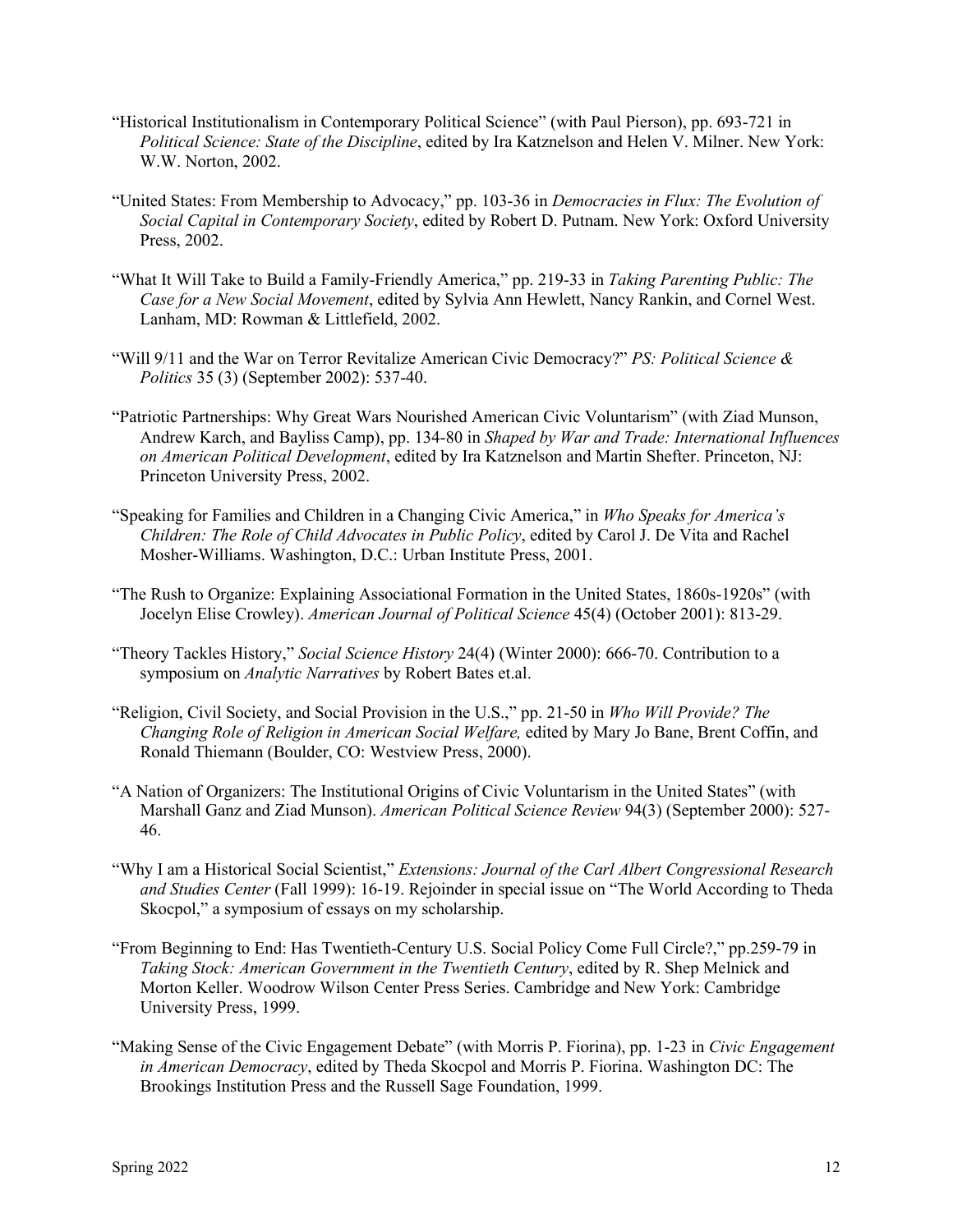- "How Americans Became Civic" (with the assistance of Marshall Ganz, Ziad Munson, Bayliss Camp, Michele Swers, and Jennifer Oser), pp. 27-80 in *Civic Engagement in American Democracy*.
- "Advocates without Members: The Recent Transformation of American Civic Life," pp. 461-509 in *Civic Engagement in American Democracy.*
- "Did the Civil War Further Democracy? A Reflection on the Expansion of Benefits for Union Veterans," pp. 73-101 in *Democracy, Revolution, and History*, edited by Theda Skocpol. Ithaca, New York: Cornell University Press, 1998.
- "The Tocqueville Problem: Civic Engagement in American Democracy," *Social Science History* 21(4) (Winter 1997): 455-79. [Published Presidential Address to the SSHA].
- "The G.I. Bill and U.S. Social Policy, Past and Future," *Social Philosophy & Policy* 14(2) (Summer 1997): 95-115.
- "The New Politics of Health Policy" (with Jacob S. Hacker), *Journal of Health Politics, Policy and Law*  22(2) (April 1997): 315-38.
- "African Americans in U.S. Social Policy," pp. 129-55 in *Classifying by Race*, edited by Paul E. Peterson. Princeton, NJ: Princeton University Press, 1996.
- "The Politics of American Social Policy, Past and Future," pp. 309-34 in *Individual and Social Responsibility: Child Care, Education, Medical Care, and Long-Term Care in America*, edited by Victor R. Fuchs. A National Bureau of Economic Research book. Chicago, IL: University of Chicago Press, 1996.
- "The Rise and Resounding Demise of the Clinton Health Security Plan," pp. 34-69 in *The Problem that Won't Go Away: Reforming U.S. Health Care Financing*, edited by Henry J. Aaron. Washington DC: The Brookings Institution, 1996.
- "Why the United States Has Repeatedly Failed to Enact Universal Health Insurance," pp.382-403 in *Social and Secure? Politics and Culture of the Welfare State: A Comparative History*, edited by Hans Bak, Frits van Holthoon, and Hans Krabbendam. European Contributions to American Studies 37. Amsterdam: VU University Press, 1996.
- Contribution to "The Role of Theory in Comparative Politics: A Symposium," *World Politics* 48(1) (October 1995): 37-46.
- "Why I am a Historical Institutionalist," *Polity* 28(1) (Fall 1995): 103-06.
- "The Aftermath of Defeat," *Journal of Health Politics, Policy and Law* 20(2) (Summer 1995): 485-89.
- "The Rise and Resounding Demise of the Clinton Plan," *Health Affairs* 14(1) (Spring 1995): 66-85.
- "Cultural Mythmaking as a Policy Tool: The Social Security Board and the Construction of a Social Citizenship of Self Interest" (with Cheryl Zollars), *Research on Democracy and Society*, vol. 2 (1994): 381-408.
- "From Social Security to Health Security? Opinion and Rhetoric in U.S. Social Policymaking." *PS: Political Science & Politics* 27(1) (March 1994): 21-25.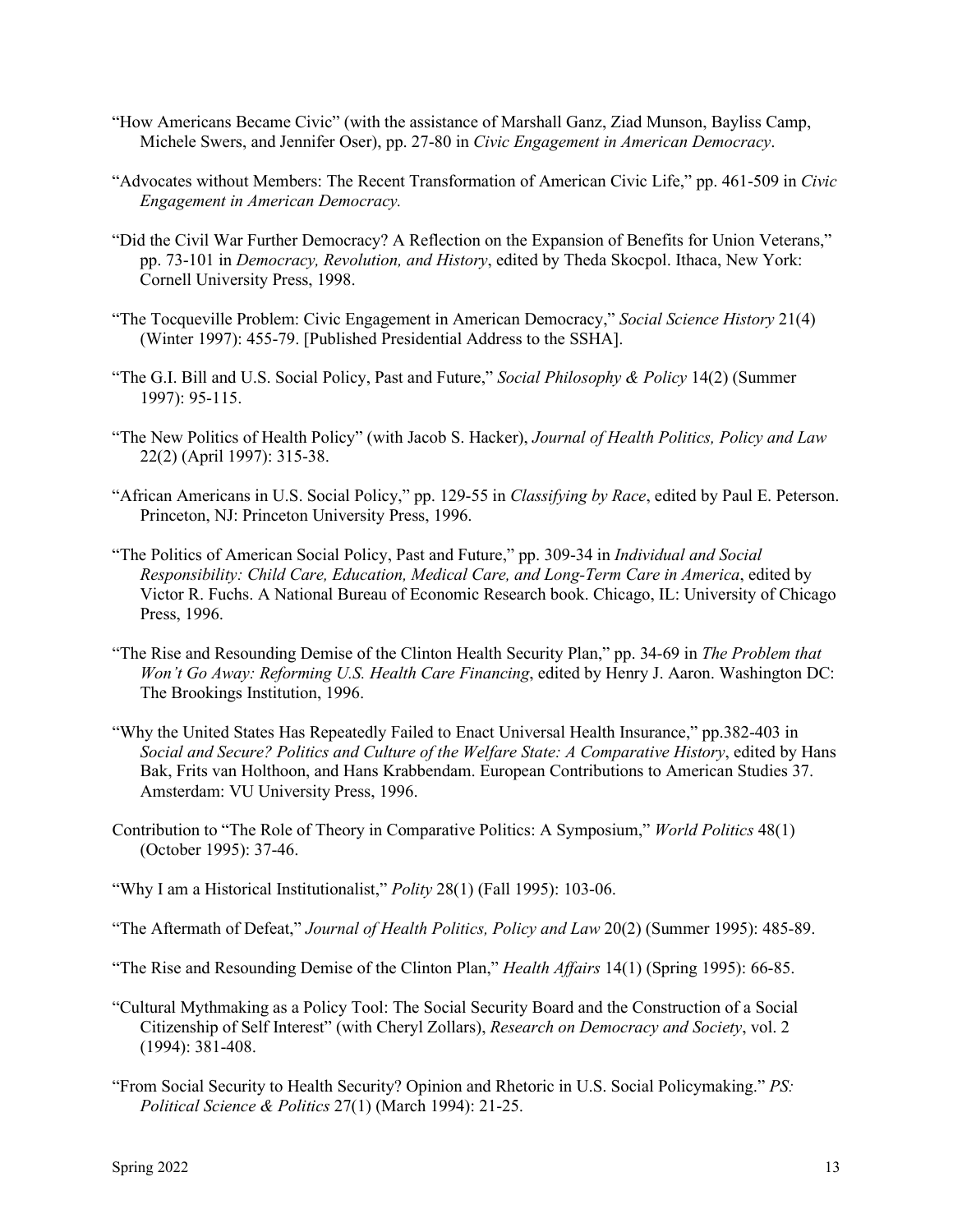- "From Social Security to Health Security?" *Journal of Health Politics, Policy and Law* 19(1) (Spring 1994): 239-42.
- "The New Urban Poverty and U.S. Social Policy." *Michigan Quarterly Review* 33(2) (Spring 1994): 274- 81.
- "Against Evolutionism: Social Policies and American Political Development." *Studies in American Political Development* 8(2) (Spring 1994): 140-49.
- "Women's Associations and the Enactment of Mothers' Pensions in the United States." (with Christopher Howard, Susan Goodrich Lehmann and Marjorie Abend-Wein*). American Political Science Review* 87(3) (September 1993): 686-701.
- "Is the Time Finally Ripe? Health Insurance Reforms in the 1990s." *Journal of Health Politics, Policy and Law* 18(3) (Fall 1993).
	- Reprinted in *National Health Reform*, edited by James Morone. Durham, NC: Duke University Press, 1994.
- "America's First Social Security System: The Expansion of Benefits for Civil War Veterans." *Political Science Quarterly* 108(1) (Spring 1993): 85-116.
- "Formation de l'Etat et Politiques Sociales aux Etats-Unis." *Actes de la Recherches en Sciences Sociales* 96-97 (March 1993): 21-37.
- "Soldiers, Workers, and Mothers: Gendered Identities in Early U.S. Social Policy." *Contention: Debates in Society, Culture, and Science* 2(3) (Spring 1993): 157-83.
	- Reprinted in *Debating Gender, Debating Sexuality*, edited by Nikki R. Keddie. New York: New York University Press, 1996.
- "The Origins of Social Policy in the United States: A Polity-Centered Analysis." Pp.182-206 in *The Dynamics of American Politics: Approaches and Interpretations*, edited by Lawrence C. Dodd and Calvin Jillson. Boulder, CO: Westview Press, 1994.
- "Early U.S. Social Policies: A Challenge to Theories of the Welfare State." Pp.267-87 in *New Perspectives on American Politics*, edited by Lawrence C. Dodd and Calvin Jillson. Washington, D.C.: Congressional Quarterly Press, 1994.
- "State Formation and Social Policy in the United States." *American Behavioral Scientist* 35 (4/5) (March/June, 1992): 559-584.
	- Reprinted in *The United States of America III, in the International Library of Politics and Comparative Government*, edited by Alan Ware. Aldershot, U.K.: Dartmouth Publishing Company, 1997.
- "Targeting Within Universalism: Politically Viable Policies to Combat Poverty in the United States," pp. 411-36 in *The Urban Underclass*, edited by Christopher Jencks and Paul E. Peterson. Washington, D.C.: The Brookings Institution, 1991.
- "Gender and the Origins of Modern Social Policies in Britain and the United States" (with Gretchen Ritter). *Studies in American Political Development* 5 (Spring 1991): 36-93.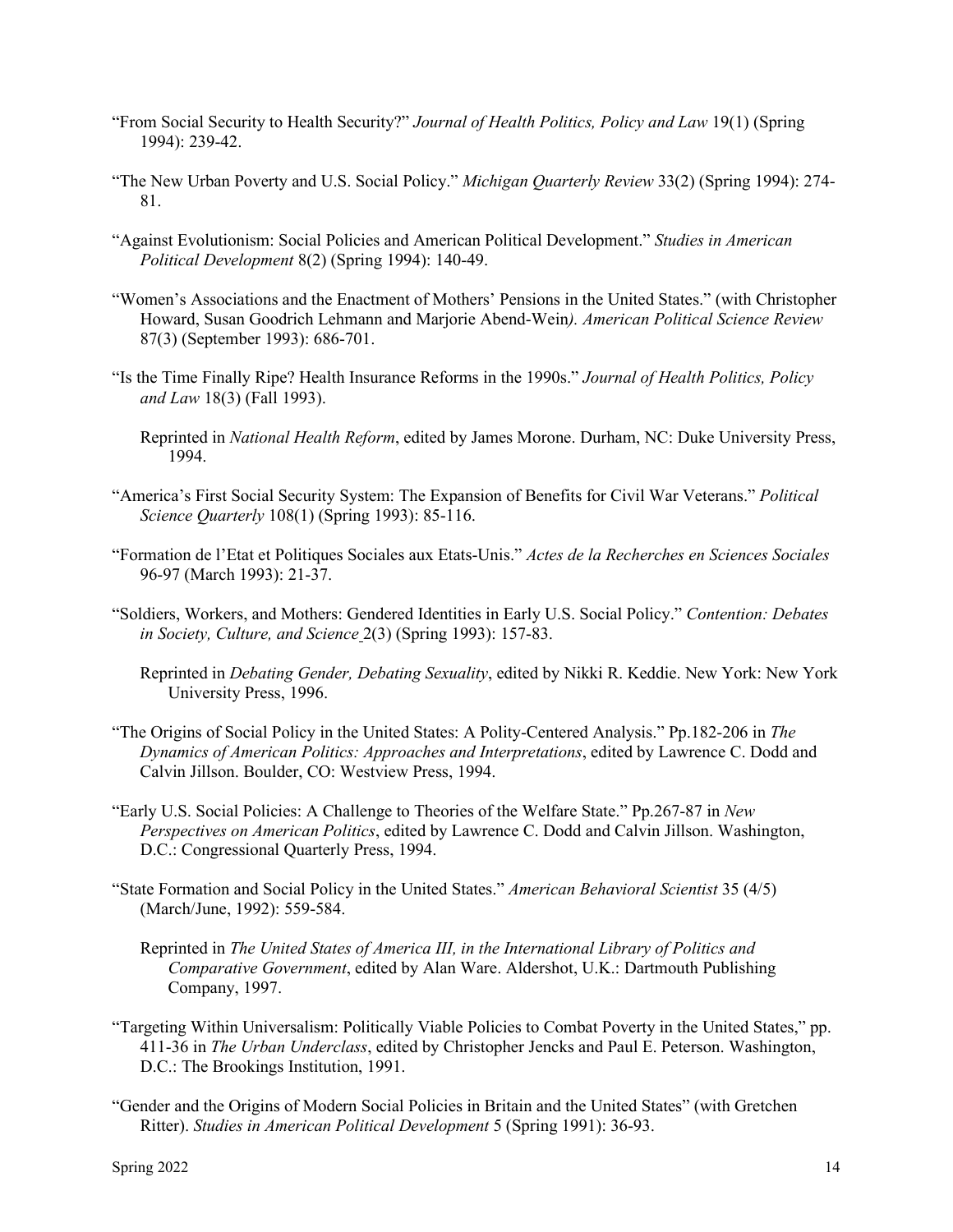- "Analyzing National Patterns of Social Policy: A Polity-Centered Approach*." Bulletin of the Institute of Ethnology* (Academia Sinica, Taiwan) no.71 (Spring 1991): 1-28.
- "Explaining New Deal Labor Policy" (with Kenneth Finegold). *American Political Science Review* 84(4) (December 1990): 1297-1304.
- "Brother Can You Spare a Job? Work and Welfare in the United States," pp. 192-213 in *The Nature of Work: Sociological Perspectives*, edited by Kai Erikson and Steven Vallas. New Haven, CT: Yale University Press, 1990.
- "Mars Unshackled: The French Revolution in World-Historical Perspective" (with Meyer Kestnbaum), pp.13-29 in *The French Revolution and the Birth of Modernity*, edited by Ferenc Feher. Berkeley and Los Angeles, CA: University of California Press, 1990.

# **Publications: Articles in Magazines for the Educated Public and Other News Outlets** (most recent first)

- "Funding the Free-Market Agenda." Interview of Theda Skocpol on May 12, 2021 for franknews.us online publication. Posted May 30, 2021 at http://www.franknews.us/interviews/554/funding-thefree-market-agenda.
- "Resistance Disconnect: How Indivisible's National Advocates and Grassroots Volunteers Have Pulled Apart—And What Could Happen Instead" (with Caroline Tervo). *The American Prospect*, February 4, 2021.
- "Keep It Simple, Democrats: Job One is Making Sure All Americans Can Cast Votes This Fall" (with Lawrence Jacobs), USA Today, July 12, 2020.
- Skocpol, Theda. "Lessons in Active Democratic Citizenship." Remarks upon receipt of Honorary Doctorate by Prof. Theda Skocpol, Radboud University, 96th dies natalis, October 17, 2019. https://www.ru.nl/english/news-agenda/news/vm/2019/october/dies-natalis-radboud-university-2019/@1238773/theda-skocpol-lessons-active-democratic/
- "New Honorary Doctor: 'Democracy is under threat in the US.'" Interviewed by Rein Wieringa on October 17, 2019 for Voxweb (Radboud University, Netherlands) and posted October 21, 2019 at https://www.voxweb.nl/international/new-honorary-doctor-democracy-is-under-threat-in-the-us.
- "Donald Trump and the Roots of Republican Extremism in the US, an interview with Professor Theda Skocpol." Interviewed on 10/14/2019 by Chris Gilson, of the US Centre at London School of Economics, for "The Ballpark" podcast.
- "Democrats had a winning 2018 playbook. They should use it to beat Donald Trump in 2020." Opinion Section, *USA Today*, July 28, 2019. Retrieved from https://www.usatoday.com.
- Working Group on State and Local Parties. "SSN Strategy Brief: How to Revitalize America's Local Political Parties." Scholars Strategy Network (SSN), January, 30, 2019. Retrieved from https://scholars.org/contribution/how-revitalize-americas-local-political-parties. [Working group members: Kenneth T. Andrews, Hahrie Han, Alexander Hertel-Fernandez, Lara Putnam, Daniel Schlozman, Theda Skocpol, Vanessa Williamson, Sarah James, Caroline Tervo, Michael Zoorob.]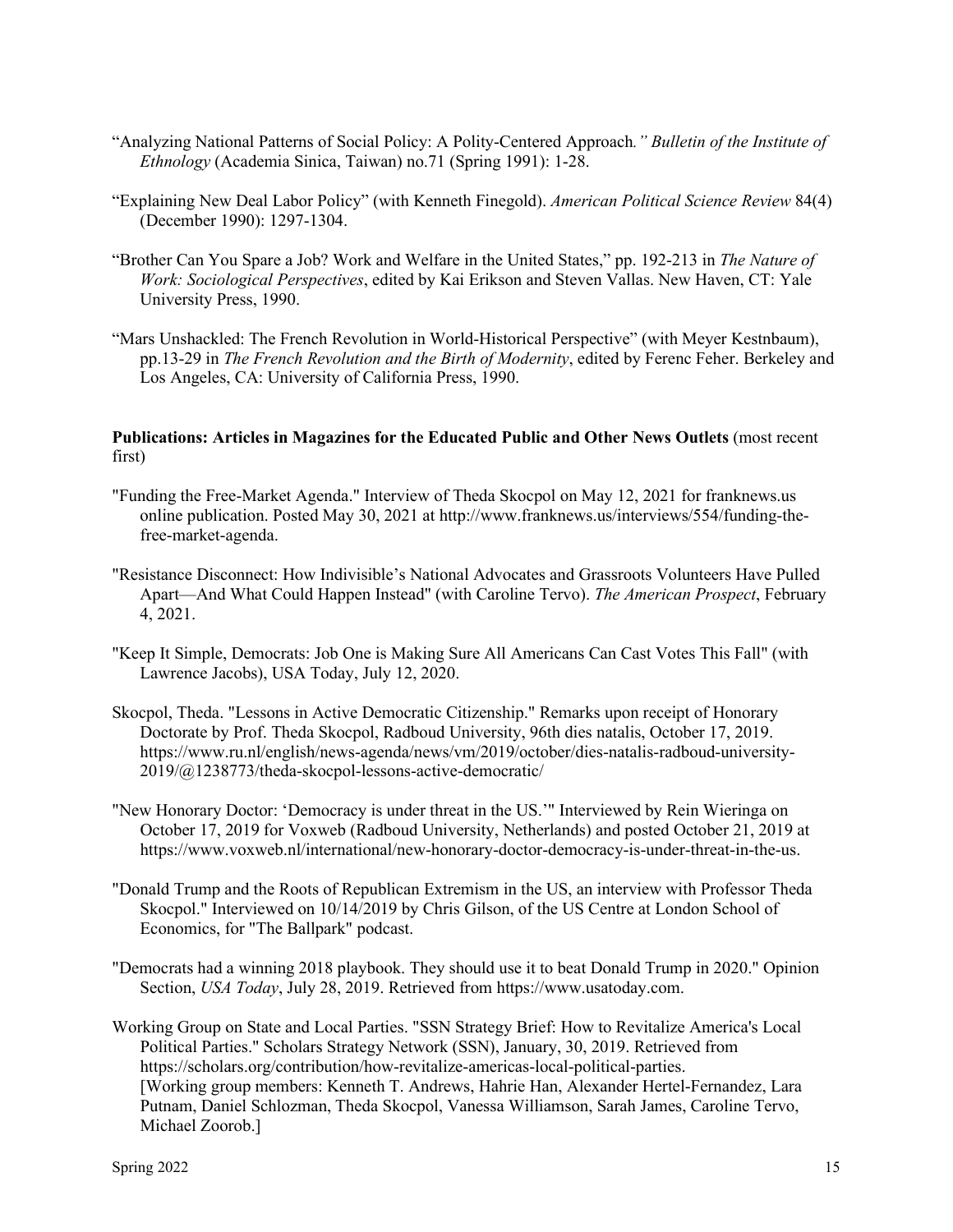- "Saving America Once Again: Comparing the Anti-Trump Resistance to the Tea Party." *The Journal of the Hannah Arendt Center for Politics and Humanities at Bard College* 7 (2019): 16-36.
- "A Conversation with Theda Skocpol" (Interviewed by Eric Schickler). *Annual Review of Political Science* 22 (2019): 1-16.
- "How the Koch brothers built the most powerful rightwing group you've never heard of" (with Alexander Hertel-Fernandez and Caroline Tervo). *The Guardian* (US Edition), September 26, 2018. https://www.theguardian.com/usnews/2018/sep/26/koch-brothers-americans-for-prosperityrightwing-political-group?CMP=Share\_iOSApp\_Other
- Putnam, Lara, and Theda Skocpol. "Women Are Rebuilding the Democratic Party From the Ground Up." *The New Republic*, August 21, 2018. https://newrepublic.com/article/150462/women-rebuildingdemocratic-party-ground
- Interviewed by Tom Jacobs for "How Middle-Aged Women May Save American Democracy." *Pacific Standard*, July 16, 2018. https://psmag.com/news/howmiddle-aged-women-may-save-americandemocracy
- Interviewed for NPR Weekend Edition Saturday, hosted by Don Gonyea, for segment titled, "Putting A Face To Anti-Trump Voters." March 01, 2018. https://www.npr.org/2018/03/10/592566047/puttinga-face-to-anti-trump-voters.
- "Middle America Reboots Democracy" (with Lara Putnam). *Democracy Journal*, February 20, 2018. <https://democracyjournal.org/arguments/middle-america-rebootsdemocracy/>
- "Episode 100.Live Show Act I: 'role of national and local organizations on the 2016 election outcome, the Trump presidency so far, and what comes next'" (with Rene Flores). Interviewed by Avi Green for No Jargon podcast. Scholars Strategy Network. September 12, 2017.
- "Theda Skocpol says money won't help progressives win elections voting will." Interview with host Jim Cuddy for AmericasDemocrats.org podcast, May 21, 2017. http://www.americasdemocrats.org/2017/05/20/addo329/
- "Surviving the Next 1345 Days" (with Hahrie Han and Vanessa Williamson). Live webinar for Indivisible Project, hosted by Ezra Levin. May 17, 2017.
- "What Can (or Should) Activists Learn from the Tea Party?" (with Vanessa Williamson). *The Washington Post*, May 11, 2017.
- "Episode 132: Theda Skocpol on the Koch Network." Interview by Jack Delehanty for "Office Hours" podcast. The Society Pages, University of Minnesota. April 14, 2017.
- "Harvard Professor Theda Skocpol says the Democratic Party needs to switch to a "big-tent" approach." Interview with host Jim Cuddy for AmericasDemocrats.org podcast, March 26, 2017. http://www.americasdemocrats.org/2017/03/25/addo321/
- "The Institutions Will Hold." Interview by Karin Pettersson (Aftonbladet) and Georg Diez (Der Spiegel/60 pages) for "Start Worrying, Details to Follow" podcast. Aftonbladet. February 20, 2017.

<sup>&</sup>quot;Can Marches Become a Movement?" Democracyjournal.org, February 2, 2017.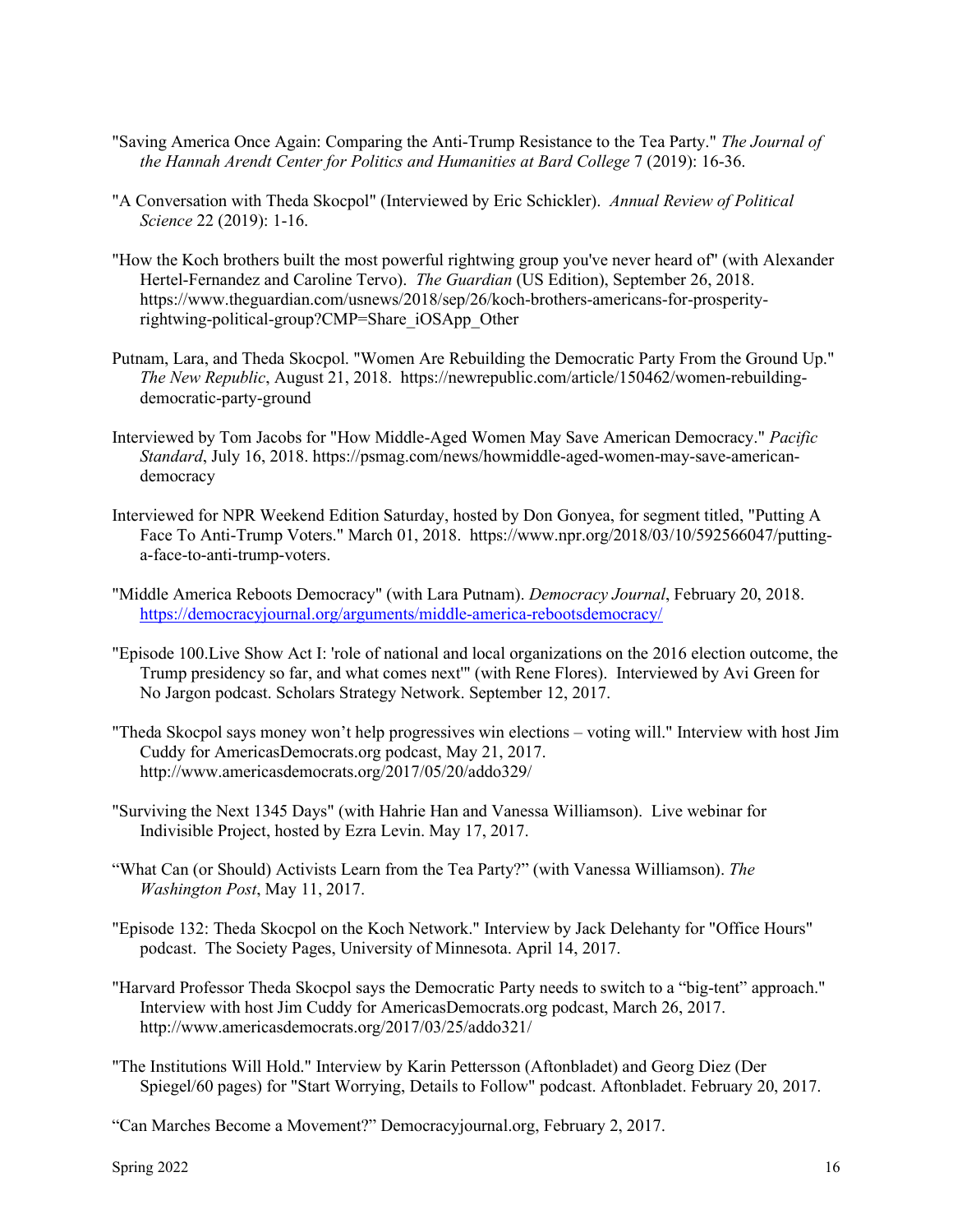- "How Money Sways Politics: Interview with Jane Mayer and Theda Skocpol." By Kara Miller, host of Innovation Hub. WGBH Radio and PRI. January 27, 2017.
- "Politics & Polls Episode 27: Rebuilding the Democratic Party." Interview by Julian Zelizer and Sam Wang, hosts of Politics and Polls podcast, Woocast, Woodrow Wilson School of Public and International Affairs, Princeton University. January 18, 2017.
- "A Guide to Rebuilding the Democratic Party, From the Ground Up." Vox.com, Jan 5, 2017.
- "Trump is Going After Health Care. Will Democrats Push Back?" *New York Times*, The Opinion Pages, December 21, 2016. https://www.nytimes.com/2016/12/21/opinion/trump-is-going-after-health-carewilldemocrats-push-back.html
- "Behind 'Make America Great,' the Koch Agenda Returns with a Vengeance" (with Alexander Hertel-Fernandez, and Caroline Tervo). TPMCafe: Opinion, talkingpointsmemo.com, November 21, 2016. http://talkingpointsmemo.com/cafe/behindmake-america-great-the-koch-agenda-returns-with-avengeance
- "A Tale of Two Insurgencies." *The American Interest*, Aug 22, 2016. http://www.the-americaninterest.com/byline/theda-skocpol/
- Featured in "The Split: 19 reasons the Democrats will remain divided and what it means for the party's future." Conversation among 12 contributors, compiled by *The New Republic*, June 14, 2016. https://newrepublic.com/article/133776/split
- "Democrats are losing to Republicans at the state level and badly. Here's why" (with Alexander Hertel-Fernandez). Vox.com, August 3, 2016. [http://www.vox.com/2016/8/3/12368070/democrats-losing](http://www.vox.com/2016/8/3/12368070/democrats-losing-state-level)[state-level](http://www.vox.com/2016/8/3/12368070/democrats-losing-state-level)
- "Republicans Ride the Trump Tiger." *Project Syndicate*, May 30, 2016[. https://www.project](https://www.project-syndicate.org/commentary/trump-republican-creation-by-theda-skocpol-2016-05)[syndicate.org/commentary/trump-republican-creation-by-theda-skocpol-2016-05.](https://www.project-syndicate.org/commentary/trump-republican-creation-by-theda-skocpol-2016-05)
- "Why Hillary Clinton Is the Strongest Equality Candidate." Blog, *HuffPost Politics*, May 26, 2016. http://www.huffingtonpost.com/theda-skocpol/why-hillary-clinton-is-th\_b\_10147466.html
- "Five Myths About the Koch Brothers -- And Why It Matters To Set Them Straight" (with Alexander Hertel-Fernandez). BillMoyers.com, March 10, 2016. http://billmoyers.com/story/five-myths-aboutthe-koch-network-and-why-it-matters-to-set-them-straight/.
- "Trump Will Win or Lose. Either Way, the Koch Network Will Still Shape the Republican Party" (with Henry Farrell and Alexander Hertel-Fernandez). Blog, *Monkey Cage, The Washington Post*, February 29, 2016. https://www.washingtonpost.com/news/monkey-cage/wp/2016/02/29/trump-may-win-orlose-either-way-the-koch-network-will-still-shape-the-republican-party/.
- "Trump and Trumpism could win in November, unless the rest of us set aside our differences." Opinion section, *Bangor Daily News*, February 4, 2016. http://bangordailynews.com/2016/08/02/opinion/contributors/trump-and-trumpism-could-wininnovember-unless-the-rest-of-us-set-aside-our-differences/
- "Who Owns the GOP?" *Dissent*, February 3, 2016. Review of Jane Mayer, *Dark Money: The Hidden History of the Billionaires, Behind the Rise of the Radical Right*, New York: Doubleday, 2016.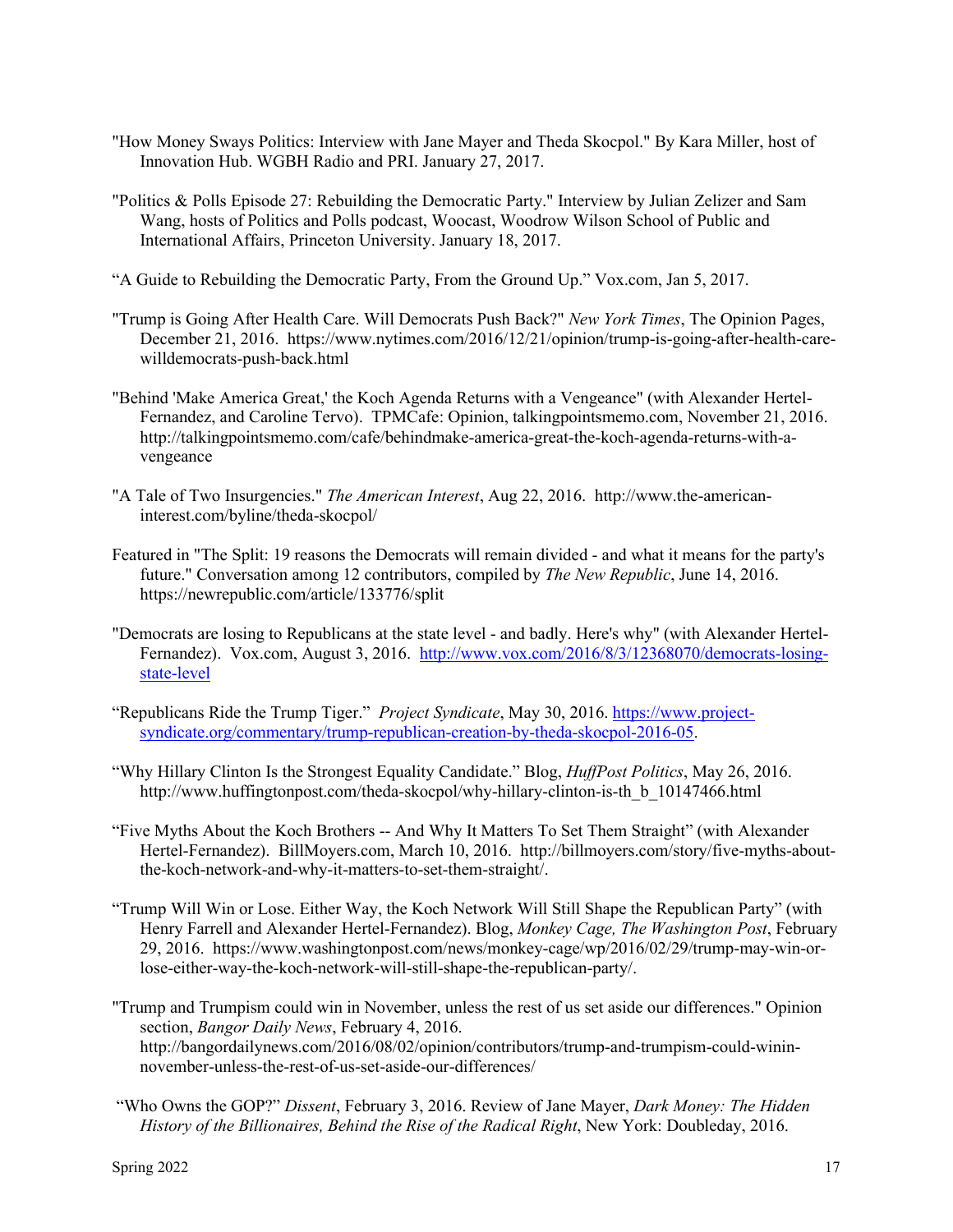- "Legal Hurdles to the Affordable Care Act" (with Lawrence R. Jacobs). OUPblog, Oxford University Press, January 17, 2016. http://blog.oup.com/2016/01/affordable-healthcare-wentk/
- "How the Right Trounced Liberals in the States" (with Alexander Hertel-Fernandez). *Democracy: A Journal of Ideas* 39 (Winter 2016). http://democracyjournal.rog/magazine/39/how-the-righttrounced-liberals-in-the-states/
- "Making Sense of the Koch Network," SSN Basic Facts brief published October 2015 at www.scholarsstrategynetwork.org by Scholars Strategy Network, Cambridge, MA.
- "Conservative and Progressive Trans-State Policy Networks" (with Alexander Hertel-Fernandez). SSN Visual published October 2015 at www.scholarsstrategynetwork.org by Scholars Strategy Network, Cambridge, MA.
- "How Mobilized Small Businesses Real and Disguised Tilt the Partisan Playing Field on Tax Cuts" (with Alexander Hertel-Fernandez). SSN Key Findings brief published October 2015 at www.scholarsstrategynetwork.org by Scholars Strategy Network, Cambridge, MA.
- "The GOP Civil War over Medicaid Expansion in the States" (with Alexander Hertel-Fernandez). SSN Key Findings brief published October 2015 at www.scholarsstrategynetwork.org by Scholars Strategy Network, Cambridge, MA.
- "Will Maine Share in Health Reform's Success or Follow Old Confederacy?" *Bangor Daily News*, July 21, 2015. https://bangordailynews.com/2015/07/21/opinion/contributors/will-maine-share-in-healthreformssuccess-or-follow-old-confederacy/
- "A Turning Point for Health Care and Its G.O.P. Opponents" (with Lawrence R. Jacobs). Op-ed, *New York Times*, June 25, 2015. http://www.nytimes.com/2015/06/26/opinion/a-turning-point-for-healthcare-and-its-gopopponents
- "Wells report distorts workplace realities." Op-ed, *Boston Globe*, May 18, 2015. http://www.bostonglobe.com/opinion/2015/05/18/deflategate-wells-report-distortsworkplacerealities/gE11ZBlqyIHMqpJ32h06HP/story.html
- "Why U.S. Conservatives Shape Legislation across the Fifty States Much More Effectively than Liberals." SSN Key Findings brief published April 2015 at www.scholarsstrategynetwork.org by Scholars Strategy Network, Cambridge, MA.
- "ObamaCare's Remarkable Progress" (with Lawrence R. Jacobs). *The Hill*, April 2, 2015. http://thehill.com/blogs/pundits-blog/healthcare/237666-obamacares-remarkable-progress
- "Who's Afraid of a Health-Care Ruling?" *The Atlantic*, February 20, 2015. http://www.theatlantic.com/politics/archive/2015/02/whos-afraid-of-a-health-care-ruling/385701/
- "Why a Supreme Court Decision to Restrict Health Reform Subsidies Would Backfire on Republicans" (with Lawrence R. Jacobs). SSN Basic Facts brief published February 2015 at www.scholarsstrategynetwork.org by Scholars Strategy Network, Cambridge, MA.
- "53 Historians Weigh in on Obama's Legacy," *New York Magazine*, January 11, 2015. http://nymag.com/news/politics/obama-history-project/theda-skocpol/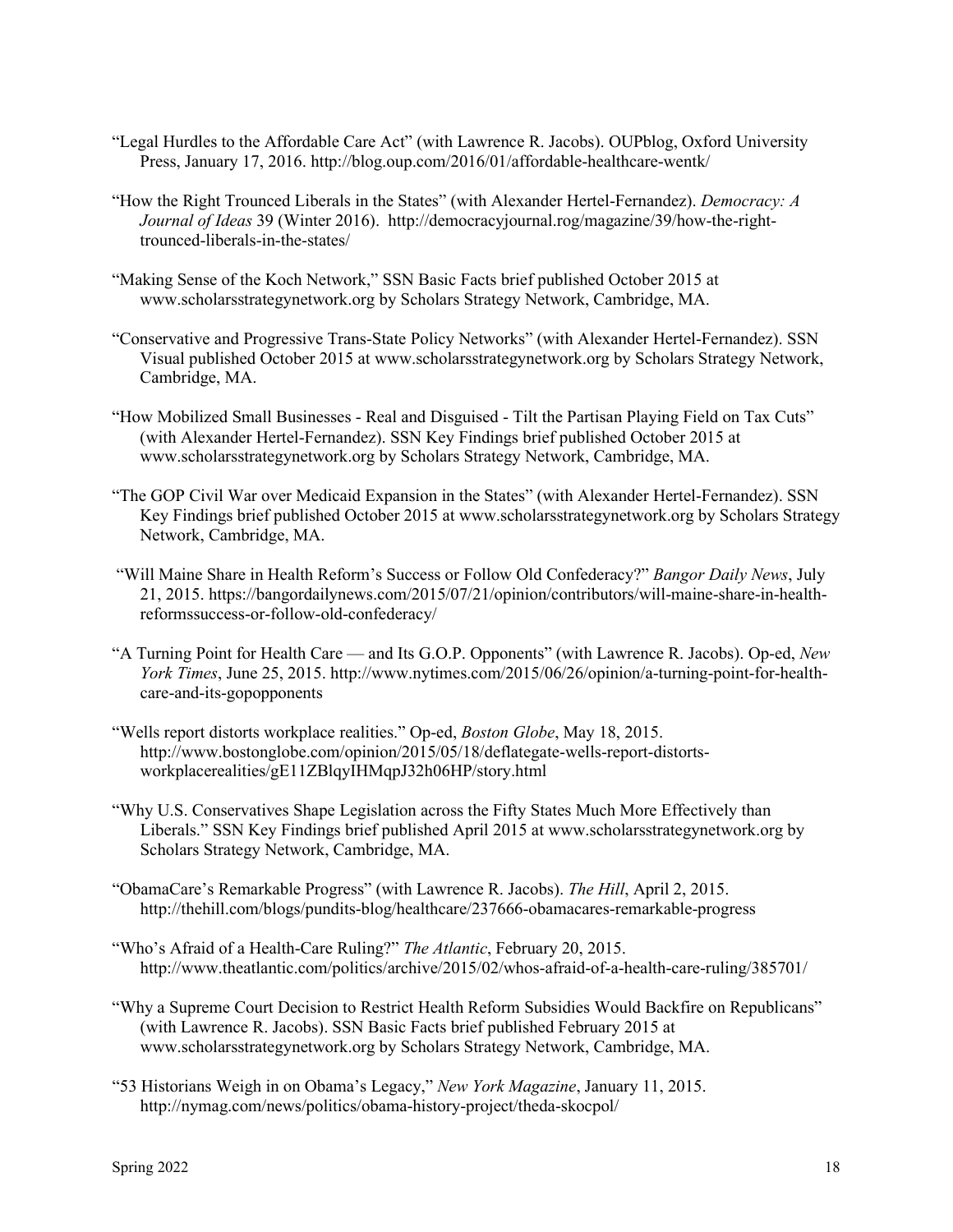- "'Grubergate' Shows the Sad State of Debate on ObamaCare." *Los Angeles Times*, December 9, 2014. http://www.latimes.com/opinion/op-ed/la-oe-skocpol-obamacare-gruber-20141210-story.html
- "Tea Party's 'Intensified War:' Why the GOP's Happy Time is about to End." Interviewed by Elias Isquith for Salon.com, October 28, 2014. http://www.salon.com/2014/10/28/tea\_partys\_intensified\_war\_why\_the\_gops\_happy\_time\_is\_about\_ to\_end/
- "Both Parties are Keeping Americans in the Dark about Healthcare Reform" (with Colleen M. Grogan). *The Hill*, October 13, 2014. http://thehill.com/blogs/pundits-blog/healthcare/220531-both-parties-arekeeping-americans-in-the-dark-abouthealthcare
- "The Unfortunate Turn against Performance Politics in U.S. Elections" (with Lawrence R. Jacobs). *The Hill*, September 5, 2014. http://thehill.com/blogs/pundits-blog/campaign/216734-the-unfortunateturn-against-performance-politics-in-uselections
- "Where Pragmatism about Health Reform Lives" (with Lawrence R. Jacobs). *The Hill*, July 8, 2014. http://thehill.com/blogs/pundits-blog/healthcare/211503-where-pragmatism-about-health-reform-lives
- "ObamaCare is Working. Why Isn't Maine Taking Full Advantage of It?" *Bangor Daily News*, July 4, 2014. http://bangordailynews.com/2014/07/04/opinion/contributors/obamacare-is-working-why-isntmaine-taking-fulladvantage-of-it/
- Commentary for "The Democratic Strategist Roundtable on Progressives and the White Working Class." *The Democratic Strategist*, June 2014. http://thedemocraticstrategist-roundtables.com/?page\_id=81
- "How Strong is the Tea Party? They've Won by Leverage, Not Popularity." The Opinion Pages: Room for Debate, *New York Times*, May 18, 2014. http://www.nytimes.com/roomfordebate/2014/05/18/how-strong-is-the-tea-party/tea-party-has-wonbyintimidation-not-popularity
- "Organize to Re-Democratize the Nation," The Opinion Pages: Room for Debate, *New York Times*, April 21, 2014. http://www.nytimes.com/roomfordebate/2014/04/21/do-the-rich-call-the-shots-13/organizeto-re-democratize-thenation
- "Republicans Need to Suck It Up and Learn to Love ObamaCare." Talking Points Memo, April 4, 2014. http://talkingpointsmemo.com/cafe/republicans-need-to-suck-it-up-and-learn-to-love-obamacare
- "How Health Reform Makes the Job Market More Flexible and Unleashes Entrepreneurs." SSN Basic Facts brief published February 2014 at www.scholarsstrategynetwork.org by Scholars Strategy Network, Cambridge, MA.
- "ObamaCare Cures 'Job Lock'" (with Katherine Swartz). *USA TODAY*, February 6, 2014. http://www.usatoday.com/story/opinion/2014/02/06/obamacare-cbo-numbers-jobs-economycolumn/5258933/
- "The Best Way to See That Affordable Care is Moving Ahead." SSN Basic Facts brief published January 2014 at www.scholarsstrategynetwork.org by Scholars Strategy Network, Cambridge, MA.
- "Debunking Myths about Medicaid And Its Expansion" (with Colleen M. Grogan and Katherine Swartz). SSN Basic Facts brief published January 2014 at www.scholarsstrategynetwork.org by Scholars Strategy Network, Cambridge, MA.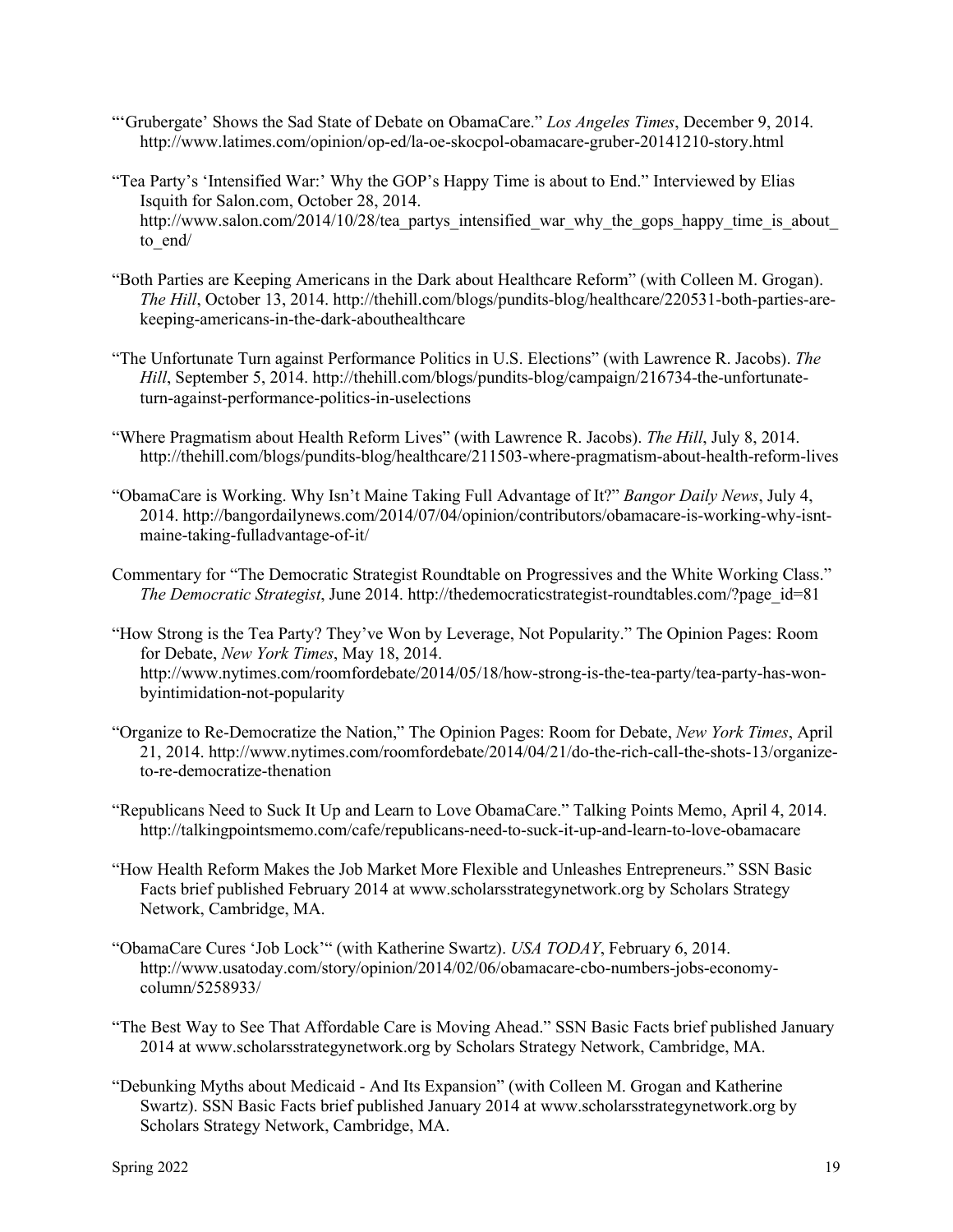- "Why the Tea Party's Hold Persists." *Democracy: A Journal of Ideas*, Winter 2014. http://www.democracyjournal.org/31/why-the-tea-partys-hold-persists.php
- "Why the Tea party Isn't Going Anywhere." *The Atlantic*, December 26, 2013. http://www.theatlantic.com/politics/archive/2013/12/why-the-tea-party-isnt-goinganywhere/282591/
- "The Christmas Story, as Told by the Affordable Care Act." Talking Points Memo, published online December 24, 2013. http://talkingpointsmemo.com/cafe/the-christmas-story-as-told-by-theaffordable-care-act
- "The White House 'Fix'." Interviewed by Josh Marshall for TPM Editor's Blog, Talking Points Memo, November 15, 2013. http://talkingpointsmemo.com/edblog/100460
- "A Field Guide to the Politics of ObamaCare Implementation" (with Lawrence R. Jacobs). SSN Basic Facts brief published November 2013 at www.scholarsstrategynetwork.org by Scholars Strategy Network, Cambridge, MA.
- "Tea Partyers' Grave Fear: Why They Disdain Young People Even Their Own!" Interviewed by Josh Eidelson for Salon.com, October 17, 2013. http://www.salon.com/2013/10/17/tea partiers grave fear why they disdain young people even t heir\_own/
- "The Left Thinks Business Controls the Republican Party. They're Wrong." Interviewed by Ezra Klein, *Washington Post*, October 8, 2013. http://www.washingtonpost.com/blogs/wonkblog/wp/2013/10/08/the-left-thinks-businesscontrols-therepublican-party-theyre-wrong/
- "Worst Shutdown in Modern U.S. History" (with Ellen Fitzpatrick). CNN Opinion, October 2, 2013. http://www.cnn.com/2013/10/02/opinion/fitzpatrick-skocpolshutdown-extremism/index.html
- "What Does Health Reform Do for Americans?" (with Lawrence R. Jacobs). OUPblog, Oxford University Press, September 23, 2013. http://blog.oup.com/2013/09/whatdoes-health-reform-do-foramericans/
- "Why Now is the Time to Build a Broad Citizen Movement for Green Energy Dividends." SSN Key Findings brief published August 2013 at www.scholarsstrategynetwork.org by Scholars Strategy Network, Cambridge, MA.
- "Albert Hirschman A Life of Courage and Creativity in the Service of Progressive Possibility" (with Peter Evans). SSN Civic Engagement brief published August 2013 at www.scholarsstrategynetwork.org by Scholars Strategy Network, Cambridge, MA.
- "Could 'ObamaCare' be Accepted in Oklahoma by Another Name?" *Tulsa World*, August 7, 2013. http://www.tulsaworld.com/opinion/could-obamacare-beaccepted-in-oklahoma-by-anothername/article\_19d4fc5d-c2e9-5628-8a8c-2625bd025d4b.html
- "What Does Health Reform Do for Americans?" (with Lawrence R. Jacobs). SSN Basic Facts brief published June 2013 at www.scholarsstrategynetwork.org by Scholars Strategy Network, Cambridge, MA.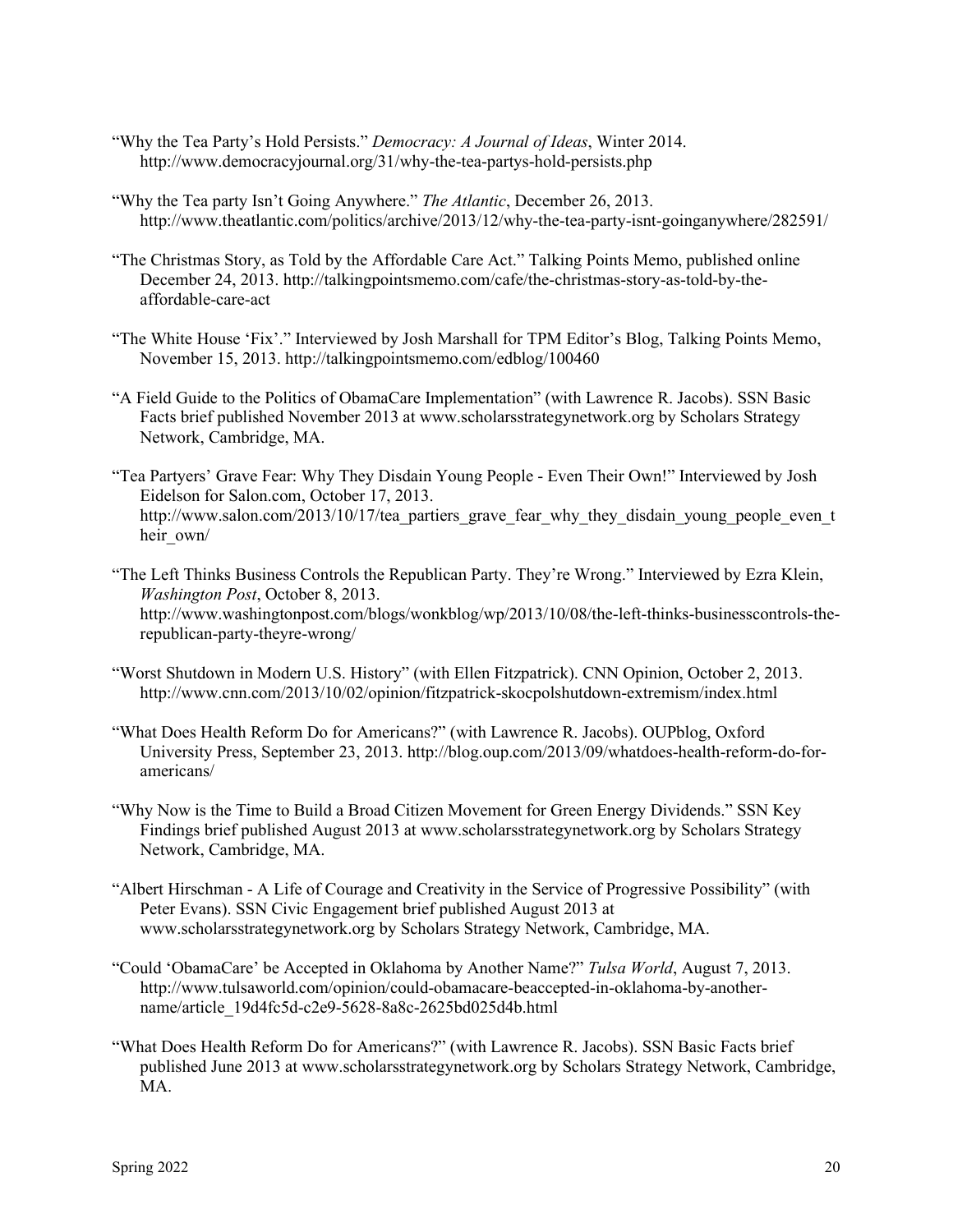- "What Americans Really Think about Health Reform" (with Lawrence R. Jacobs). SSN Basic Facts brief published June 2013 at www.scholarsstrategynetwork.org by Scholars Strategy Network, Cambridge, MA.
- "Five Minutes with Theda Skocpol: 'Even those on the American centre-left are now viewing Europe in a negative sense because of austerity.'" Interviewed by editors of EUROPP-European Politics and Policy Blog, London School of Economics, May 13, 2013. http://blogs.lse.ac.uk/europpblog/2013/05/13/interview-theda-skocpol-climate-change-teaparty-statetheory-europe/
- "On Social Security, Tap the Wealthy to Support a Program for All." The Opinion Pages: Room for Debate, *New York Times*, April 17, 2013. http://www.nytimes.com/roomfordebate/2013/04/17/should-social-security-taxes-affect-allwages/onsocial-security-tap-the-wealthy-to-support-a-program-for-all
- "Learning from the Cap-and-Trade Debate." Grist, March 6, 2013. http://grist.org/climateenergy/learning-from-the-cap-and-trade-debate/
- "The Tea Party Lives On And Pulls Republicans to the Right" (with Vanessa Williamson). SSN Key Findings brief published February 2013 at www.scholarsstrategynetwork.org by Scholars Strategy Network, Cambridge, MA.
- "Why has climate legislation failed? An interview with Theda Skocpol." Interviewed by Brad Plumer, Wonkblog, *Washington Post*, January 16, 2013. http://www.washingtonpost.com/blogs/wonkblog/wp/2013/01/16/why-has-climate-legislationfailedan-interview-with-theda-skocpol/
- "Bringing Academics into the Grassroots Game," *The American Prospect*, December 14, 2012.
- "Majority of N.M. Better Off Under ObamaCare," with Dede Feldman. Opinion Section, *Albuquerque Journal*, September 24, 2012.
- "Paul Ryan's Budget Plan Could Hurt Many Missourians," with David Robertson. Opinion, *St. Louis Post-Dispatch*, September 18, 2012.
- "A Fairer Tax Future," in "A Symposium: Democratic Advice for Obama's Second Term," Opinion, *Wall Street Journal*, September 4, 2012.
- "What the Ryan Budget Means for Missouri Families" (with David Brian Robertson). SSN Basic Facts brief published September 2012 at www.scholarsstrategynetwork.org by Scholars Strategy Network, Cambridge, MA.
- "What the Ryan Budget Means for Missouri Families." Co-Authored with David Brian Robertson, SSN Basic Facts, September 2012.
- "Why the Tea Party Still Matters: Theda Skocpol's 'Obama and America's Political Future'," Interview with Jesse Singal, *The Daily Beast*, August 29, 2012. http://www.thedailybeast.com/articles/2012/08/29/why-the-tea-party-still-matters-thedaskocpol-sobama-and-america-s-political-future.html.
- "With Ryan Budget, the Wealthy Win, Most Michiganders Lose," with H. Luke Shafer, Opinion Pages, *Detroit Free Press*, Aug 19, 2012.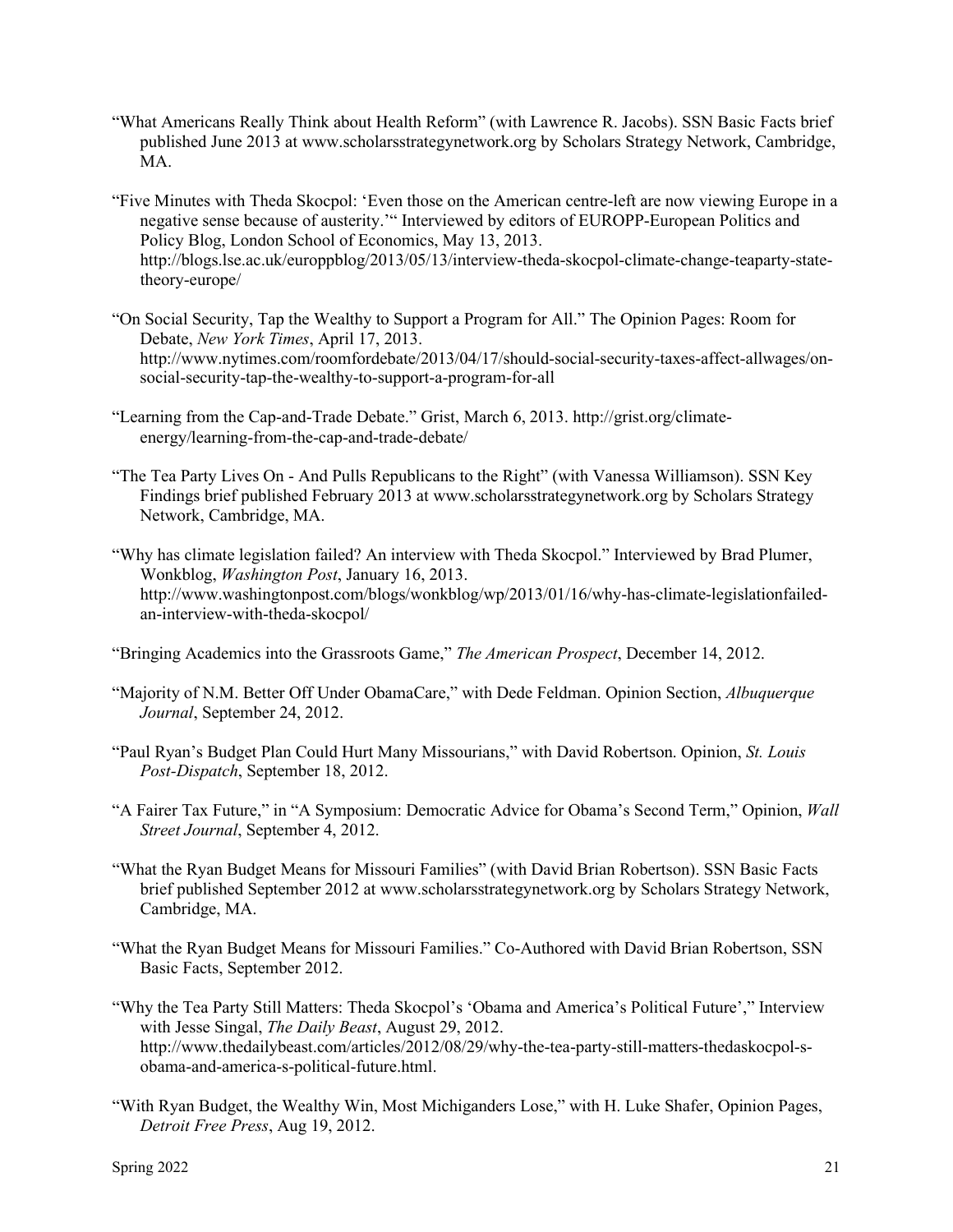- "What Does the Tea Party Stand For?" Interviewed by Kara Miller, WGBH Boston Public Radio, August 1, 2012. http://www.wgbhnews.org/post/what-does-tea-party-stand.
- "In the Public Interest: A Discussion with Theda Skocpol about the Scholars Strategy Network." Interviewed by Luise Deprez and Amy Fried for *Maine Policy Review* 21.2 (Summer/Fall, 2012): 104-110. http://digitalcommons.library.umaine.edu/mpr/vol21/iss2/12
- "The Truth about the Individual Mandate in Health Reform." SSN Basic Facts brief published July 2012 at www.scholarsstrategynetwork.org by Scholars Strategy Network, Cambridge, MA.
- "The Ryan Budget and Michigan: A Few Win, but Millions Lose" (with Luke Shaefer). SSN Basic Facts brief published July 2012 at www.scholarsstrategynetwork.org by Scholars Strategy Network, Cambridge, MA.
- "Affordable care lives: a benefit and challenge for Maine," Opinion Section, *Bangor Daily News*, June 29, 2012.
- "Bending Toward Universal Health Care," with Lawrence R. Jacobs, Campaign Stops Blog, *New York Times*, June 28, 2012. http://campaignstops.blogs.nytimes.com/2012/06/28/bending-historys-arctoward-universalhealth-care/.
- "Getting Past Healthcare's Individual Mandate," with Lawrence R. Jacobs. Opinion, *Los Angeles Times*, June 20, 2012.
- "Theda Skocpol tells Juncture why the upcoming presidential election is set to be one of the most important in US history." Interviewed for *Juncture, Public Policy Review* 19(1). Article first published online: 16 May 2012. http://onlinelibrary.wiley.com/doi/10.1111/j.1744- 540X.2012.00679.x/pdf
- "The High Stakes for Health Care in Election 2012." SSN Basic Facts brief published May 2012 at www.scholarsstrategynetwork.org by Scholars Strategy Network, Cambridge, MA.
- "What Americans Really Think about Health Reform" (with Lawrence R. Jacobs). SSN Basic Facts brief published May 2012 at www.scholarsstrategynetwork.org by Scholars Strategy Network, Cambridge, MA.
- "Social Security is in Good Shape And Does Not Drive the Deficit" (with Benjamin Veghte). SSN Basic Facts brief published April 2012 at www.scholarsstrategynetwork.org by Scholars Strategy Network, Cambridge, MA.
- "The Tea Party, the GOP, and America in the Age of Obama." Interviewed (with Vanessa Williamson) by Bari Walsh for *Colloquy*, Spring 2012, pp. 22-25. http://www.gsas.harvard.edu/images/stories/pdfs/colloquy\_spring12.pdf
- "The Gravitational Force in the Republican Party," essay for March 2012 Essay Dialogue on "Tea Party and the Primaries" for Mobilizing Ideas blog, produced by Center for the Study of Social Movements, University of Notre Dame. February 16, 2012. http://mobilizingideas.wordpress.com/category/essaydialogues/tea-party-and-theprimaries/.

"Mitt Romney, the Stealth Tea Party Candidate," Opinions, *Washington Post*, February 3, 2012.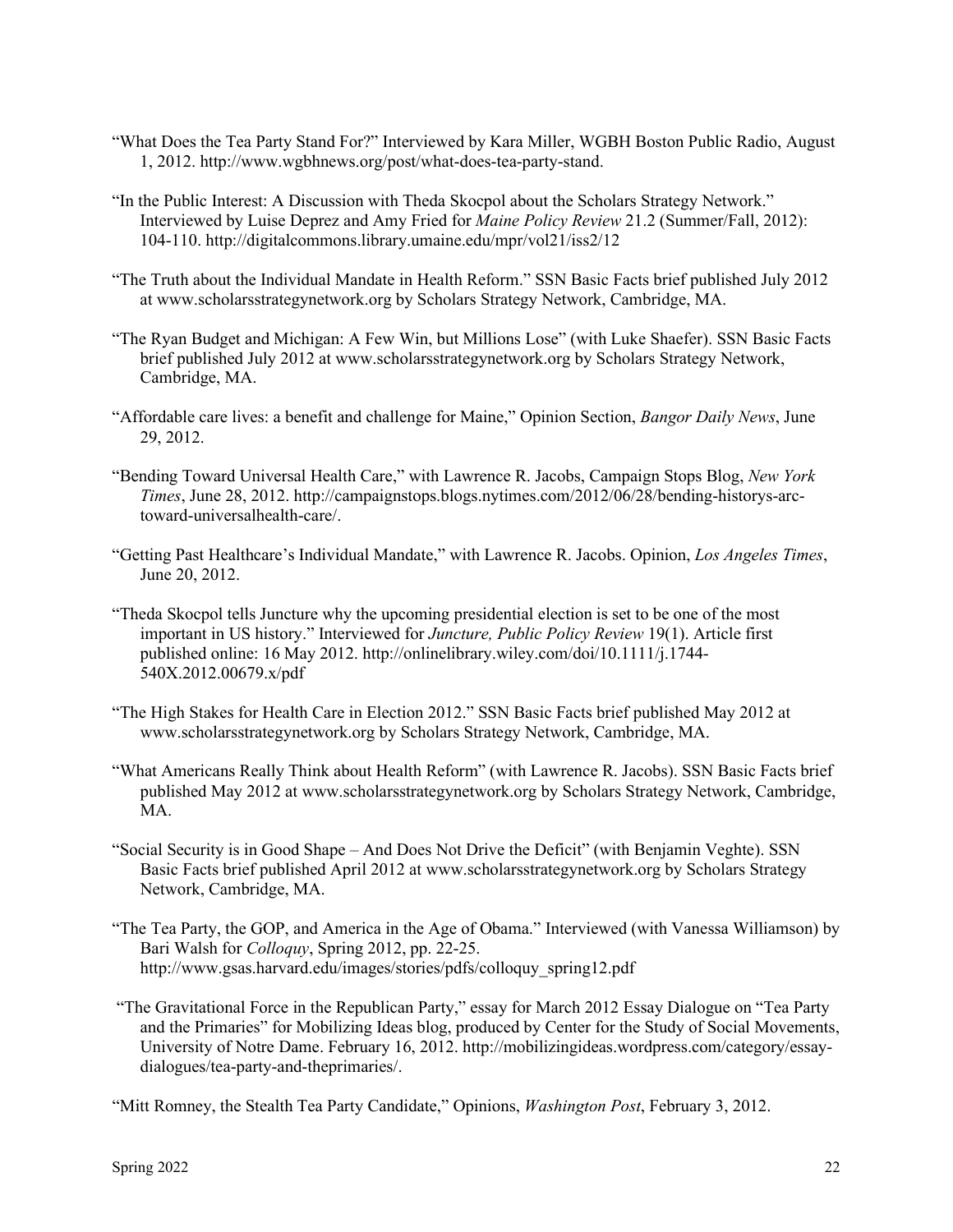"People Like Health Reform When They Learn What It Does." *Contexts* 10(1) (2011), p. 80.

"Time for National Greatness Liberalism," *The American Prospect*, February 7, 2011.

"Memo to Obama: Communicate Better." *Washington Monthly*, January/February 2011.

"Back to School" (with Suzanne Mettler), *Democracy: A Journal of Ideas*, No. 10, Fall 2008.

"The Narrowing of Civic Life." *The American Prospect*, June 2004.

"A Bad Senior Moment." *The American Prospect*, January 2004.

- "Down Goes Their Clout" (with Andrea Louise Campbell). *Newsday*, Sunday, November 30, 2003.
- "Where are the Volunteers?" OP-ED, *Boston Globe*, Monday, April 14, 2003.
- "Can Working Families Ever Win? The Political Bind," New Democracy Forum, *Boston Review* 27(1) (February/March 2002): 18-19.

"Associations without Members," *The American Prospect*, number 45 (July-August 1999): 66-73.

Reprinted in the *Bulletin of the League of Women Voters of Arlington* 44(7) (March 2000): 3-8.

- "The Next Liberalism," *The Atlantic Monthly* 279(4) (April 1997): 118-20.
- "Social Responsibility in the United States: The Current Tapestry." A conversation disseminated in *U.S. Society and Values* (an electronic journal of the U.S. Information Agency), January 1997.
- "America's Voluntary Groups Thrive in a National Network," *The Brookings Review* 15(4) (Fall 1997): 16-19.
	- Reprinted in *Community Works: The Revival of Civil Society in America*, edited by E. J. Dionne. Washington DC: Brookings Institution Press, 1998.
- "Democrats at the Crossroads," *MotherJones* (January-February 1997): 54-59.
- "What Tocqueville Missed," *Slate* (on-line magazine), November 14, 1996.
- "Delivering for Young Families: The Resonance of the GI Bill," *The American Prospect*, number 28 (September-October 1996): 66-72.
- "Bury It." Contribution to forum on "Welfare: Where Do We Go From Here?," *The New Republic* (August 12, 1996): 20-21.
- "Health Reform, By Inches," OP-ED, *New York Times*, Wednesday, June 12, 1996.
- "Unravelling from Above," *The American Prospect*, number 25 (March-April 1996): 20-24.
- "Welfare as We Need It" (with William Julius Wilson), OP-ED, *New York Times*, Wednesday, February 9, 1994.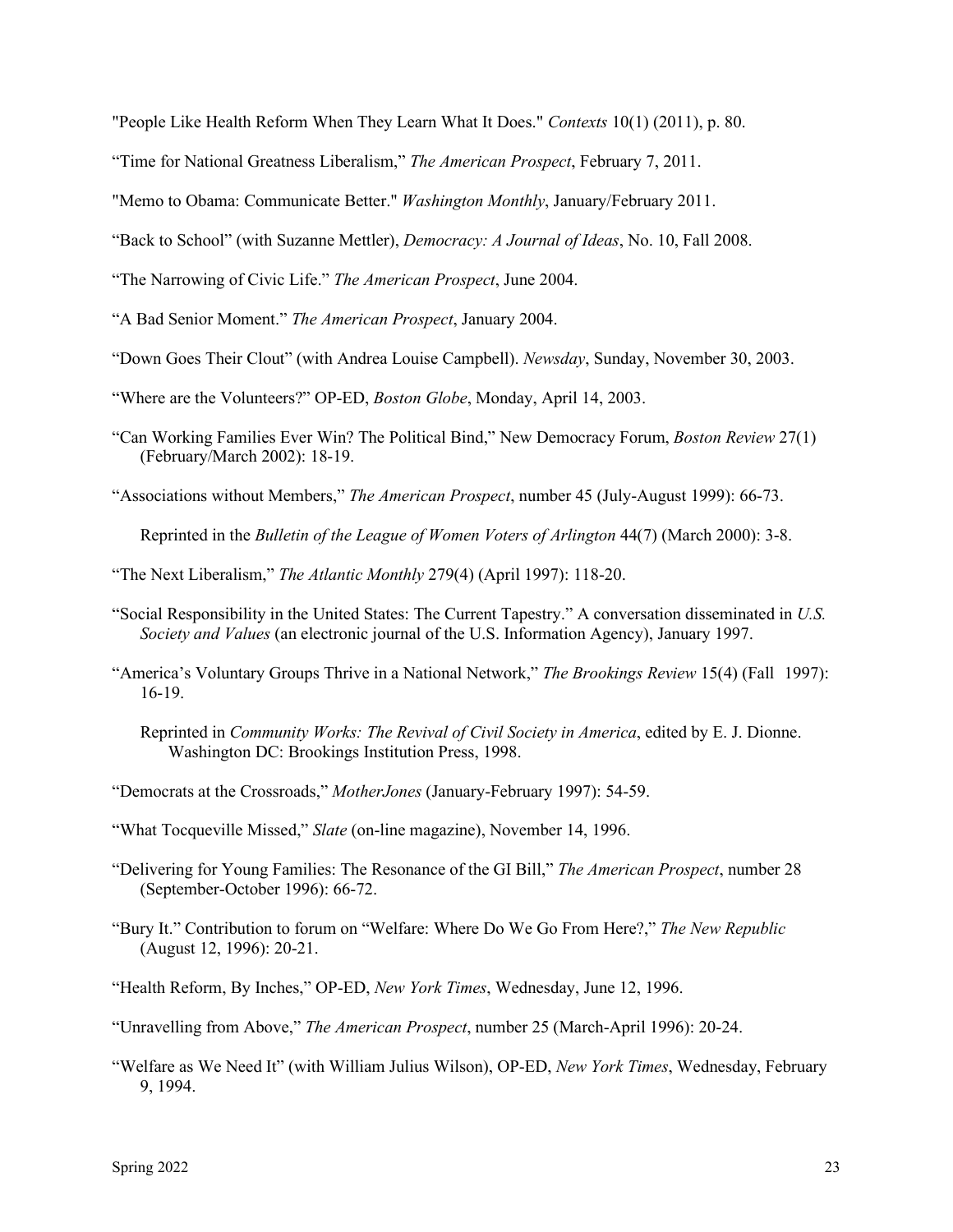- "The Narrow Vision of Today's Experts on Social Policy," *The Chronicle of Higher Education* (April 15, 1992): B1-B2.
- "Strong Hearts, Weak Politics," *Tikkun* 6(6) (1991): 85-88.
- "Universal Appeal: Politically Viable Policies to Combat Poverty." *The Brookings Review* (Summer 1991): 29-33.
- "Sustainable Social Policy: Fighting Poverty Without Poverty Programs." *The American Prospect*, number 2 (Summer 1990): 58-70.

### **Named Scholarly Lectures since 1990** (most recent first)

- Lee Lecture in Political Science and Government, All Souls College, Oxford University, Oxford, UK, February 12, 2020. "Trump's America: The Elite and Popular Roots of Contemporary Republican Extremism."
- Malim Harding Lectureship in Political Economy, University of Toronto, ON, Canada, October 20, 2016.
- Ramsay Murray Lecture 2016, Selwyn College, Cambridge University (UK) May 6, 2016.
- Begley-Van Cleve Lecture on "Obama's Presidency, Tea Party Republicans, and the Future of American Politics." For Berea College Convocation, Berea, KY, November 5, 2015.
- Fritz Nova Memorial Lecture, "Obama's Presidency and the Future of American Politics," Villanova University, Villanova, PA, October 30, 2014.
- Visiting Stover Constitutional Fellow at Waynesburg University, Waynesburg, PA. Gave public lecture on "President Barack Obama, the Tea Party and the Future of American Politics," November 7, 2013.
- Ralph Miliband Lecture, "Obama, the Tea Party, and the Future of American Politics," at the London School of Economics, London, England, United Kingdom, May 2, 2013.
- Aaron Wildavsky Forum for Public Policy, "The ObamaCare Challenge: Partisan Conflict and the Implementation of a Nationwide Reform in Fifty States," Goldman School of Public Policy, University of California at Berkeley, April 4, 2013.
- 21st Annual Dr. Jerzy Hauptmann Distinguished Guest Lecture, "The Tea Party and Civic Engagement in America." Park University, Kansas City MO, March 27, 2013.
- Hollingshead Lecture, "What it Will Take to Mobilize Americans to Limit Carbon Emissions and Fight Global Warming," Yale University, New Haven, CT, February 20, 2013.
- Third Annual Anne Mayhew Distinguished Honors Lecture, "Will Health Reform Survive and Succeed after 2012?" University of Tennessee-Knoxville, Knoxville TN, November 1, 2012.
- Shepard Lee Lecture, "The Tea Party and the Future of American Politics." Maine Center for Economic Policy, Augusta ME, October 4, 2012.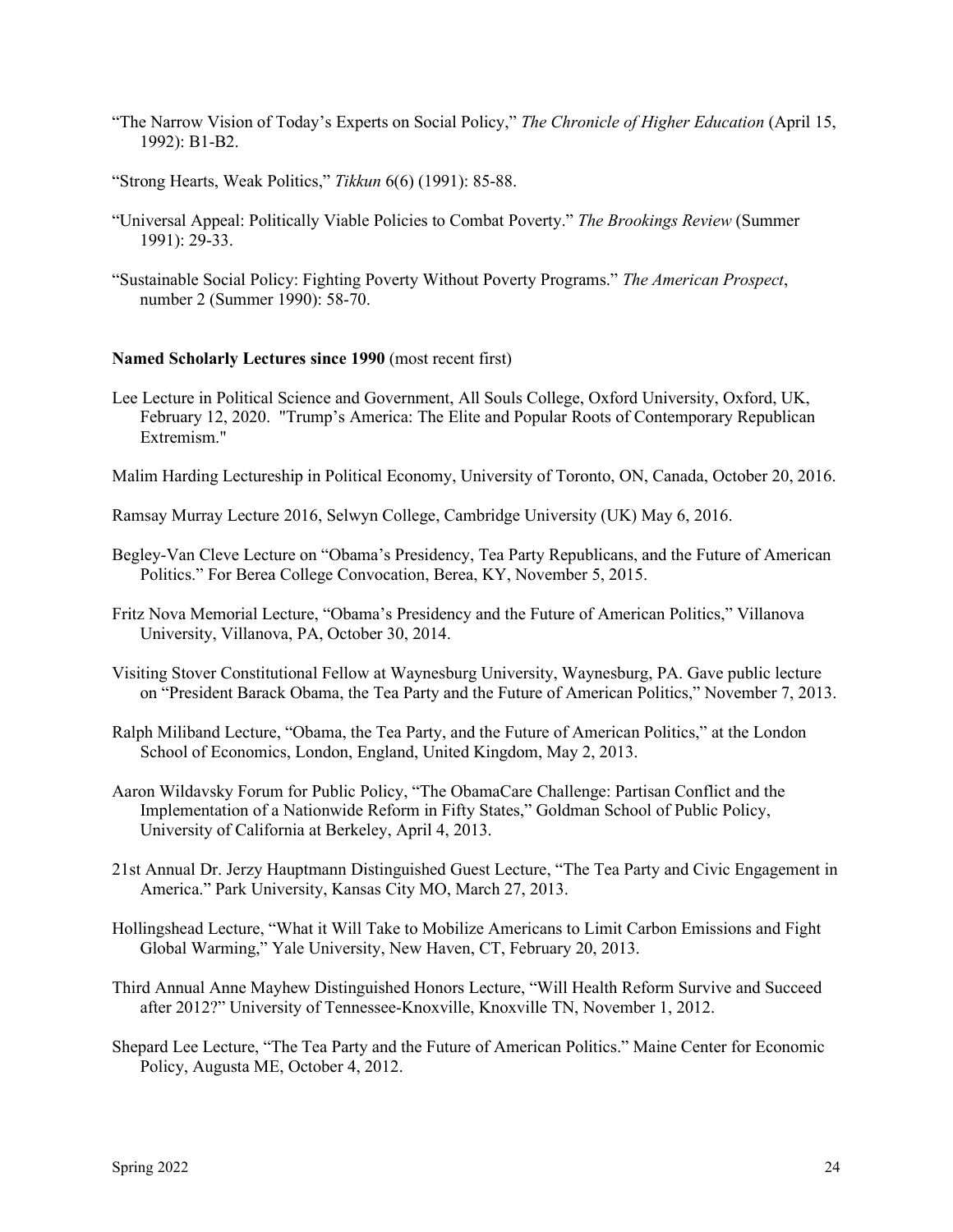- Jonathan Mann Health and Human Rights Annual Public Health Program Lecture. "Will Health Reform Survive and Flourish after 2012?" Center for Health Policy, University of New Mexico, Albuquerque, NM, September 20, 2012.
- Jefferson Lecture, University of California, Berkeley. "Obama, the Tea Party, and the Future of American Politics," September 19, 2012.
- Astor Visiting Lectureship, University of Oxford, UK, May 16-17, 2012. Lecture for Department of Sociology on "The Tea Party and the Remaking of Republican Conservatism." Lecture for Department of Social Policy and Intervention on "Will the U.S. Health Reform Survive or Flourish?"
- Class of 1930 Fellow's Public Lecture. "The Tea Party and the Remaking of Republican Conservatism." Nelson A. Rockefeller Center for Public Policy and the Social Sciences, Dartmouth College, Hanover, N.H., May 1, 2012.
- Alexis de Tocqueville Lecture on American Politics. Center for American Political Studies, Harvard University, March 2011.
- Hans Christian Andersen Academy Annual Lecture. University of Southern Denmark, Odense, Denmark, November 2010.
- Robert C. Wood Visiting Professor at the University of Massachusetts Boston, John W. McCormack Graduate School of Policy Studies. University of Massachusetts-Boston, April 2010.
- Inaugural W.O. Farber Lecture on Public Affairs. University of South Dakota, Vermillion, SD, April 2010.
- Second Annual Edward J. Shoen Leading Scholars Lecture. Sandra Day O'Connor College of Law, Arizona State University. January 2010.
- Richard Titmus Memorial Lecture, Hebrew University, Jerusalem, May 2006.
- Robert C. Williamson Endowed Fund Lecture, Lehigh University, November 2005.

Galbraith Lecture, Harvard Multidisciplinary Program in Inequality and Social Policy, June 2004.

Kingsley Birge Lecture, Colby College, April 2004.

Presidential Address, American Political Science Association, Philadelphia, August 2003.

- Stein Rokkan Memorial Lecture, Bergen, Norway, September 2002.
- Cline Lecture, University of Illinois, Urbana-Champaign, April 2002.

Storrs Lectures, Yale Law School, March 2002.

Ida Beam Lecture, University of Iowa, September 2001.

Francis M. Sim Memorial Lecture, College of Liberal Arts, Pennsylvania State University, March 2001.

Gunnar Myrdal Lecture in Social Science, University of Stockholm, Sweden, October 2000.